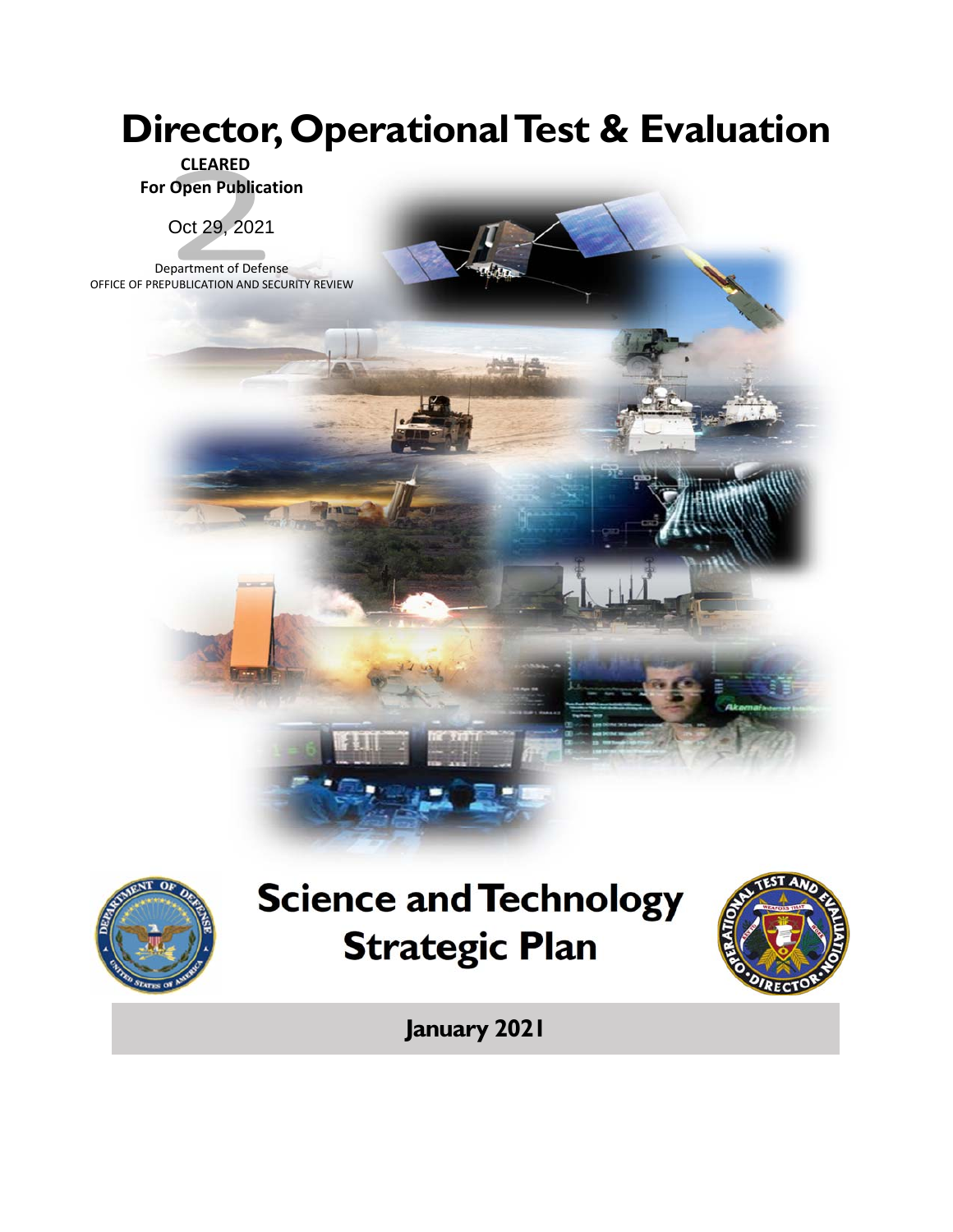



## **Foreword**

I know from personal experience that there are three imperatives in combat: 1) believe in yourself, your fellow warriors, and your training; 2) believe in your mission and commanders; and 3) believe in your equipment and weapons. Operational and live fire test and evaluation (OT&E and LFT&E) focus on this third imperative by providing independent and objective assessments of the equipment and weapons employed by our soldiers, sailors, marines, airmen, and guardians. As the National Defense Strategy notes, "We cannot expect success fighting tomorrow's conflicts with yesterday's weapons or equipment." With our adversaries' technological advances and broad investments, the security environment is increasingly complex. The office of the Director, Operational Test and Evaluation (DOT&E) must keep stride, and we must do this both by modernizing T&E assessment tools, infrastructure, and expertise, and by transforming our T&E concept of operations (CONOPS): the *ways* in which we test, evaluate results, and access technical expertise.

To meet these needs, I present the DOT&E Science and Technology (S&T) Strategic Plan. With this plan, I intend to set the pace for moving OT&E and LFT&E capabilities, processes, and talent into the future. Its framework establishes a vision for success in the key focus areas I have been championing for several years, and includes DOT&E‐specific initiatives to advance these goals:

**Software and Cybersecurity T&E** – The T&E community will modernize assessments of and improve confidence in the operational effectiveness, suitability, and survivability of software intensive systems, with particular attention given to ensuring cybersecurity.

**Next‐Generation T&E Capabilities** – The T&E community will embrace next‐generation T&E capabilities to more effectively and efficiently conduct rigorous, operationally realistic T&E of emerging weapons systems that will face increasingly demanding adversarial environments.

**Integrated T&E Lifecycle** – The T&E community will execute efficient, integrated T&E programs that effectively leverage developmental, operational, and live fire testing across the system lifecycle, while preserving independent evaluations for stakeholder organizations.

**Digital Transformation** – The T&E community will use integrated digital processes to transform the way we do business, improve acquisition outcomes, and operate at the speed of relevance.

**Workforce Expertise and Partnerships** – DOT&E and the larger T&E community will have the scientific and technical knowledge, skills, and abilities to achieve their missions.

It is my desire that this strategy will serve as a way to plan collectively for the future as an OT&E/LFT&E team and that it provides a North Star to guide you into the future.

Robert F. Behler Director, Operational Test & Evaluation

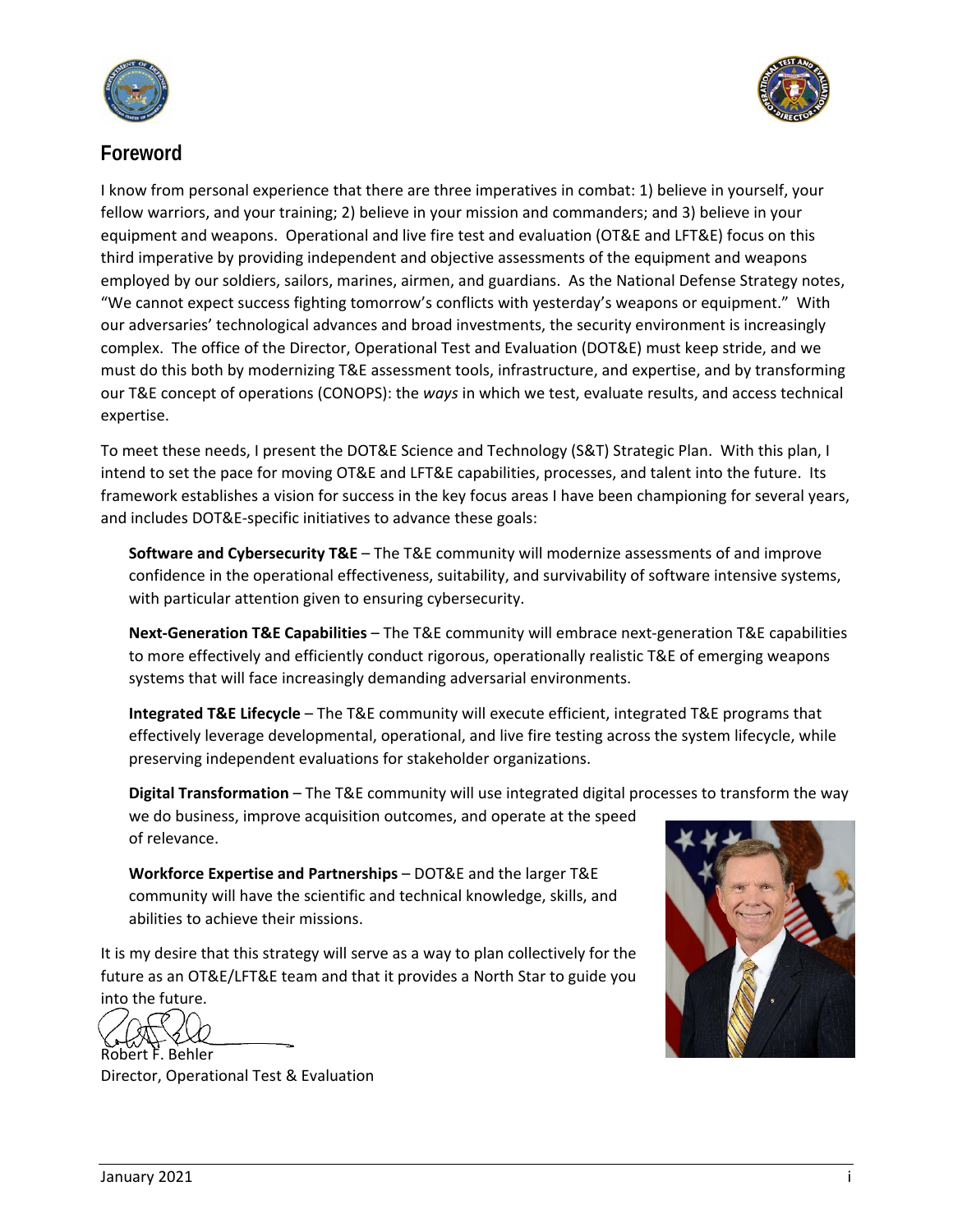



This page intentionally left blank.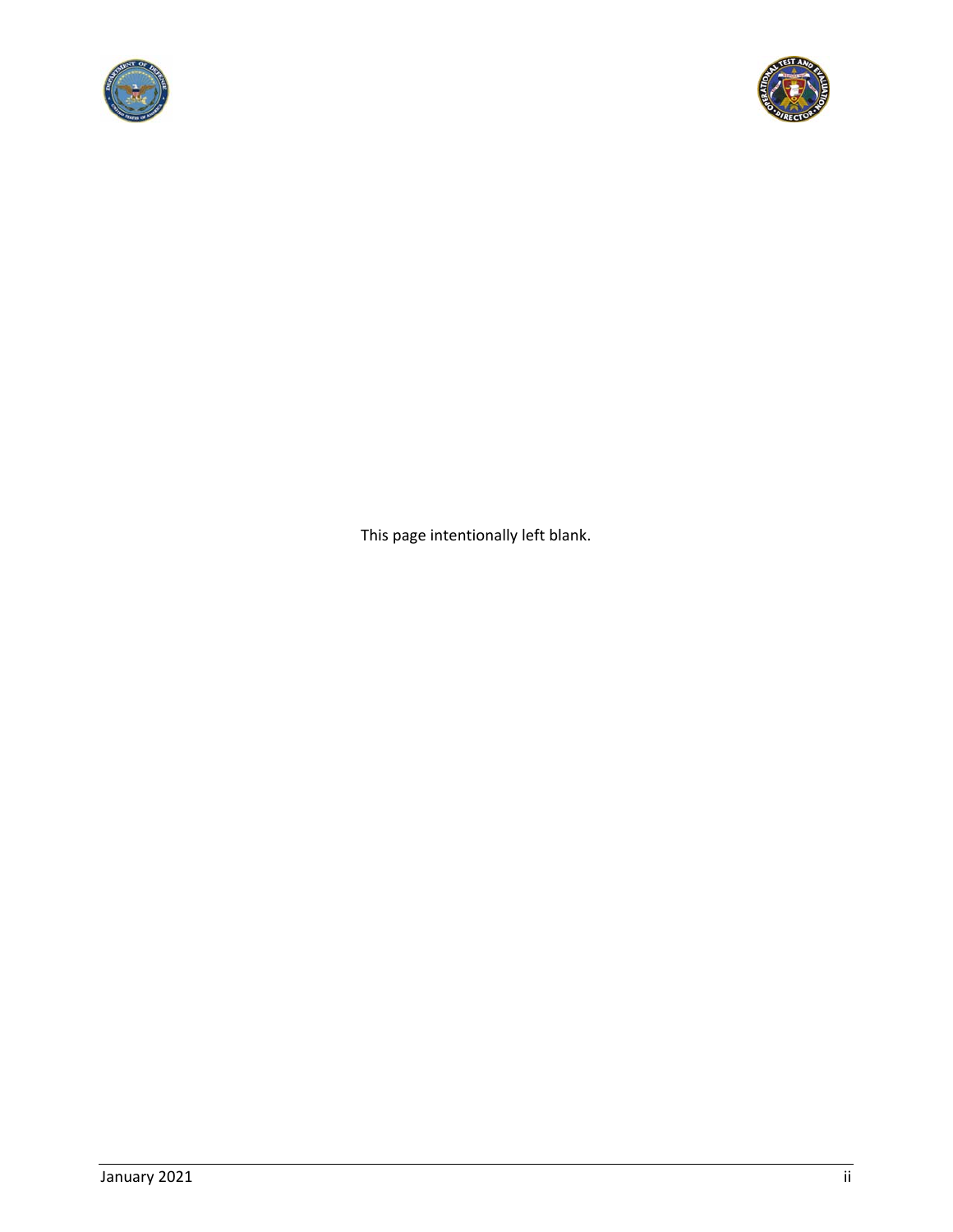



## **Table of Contents**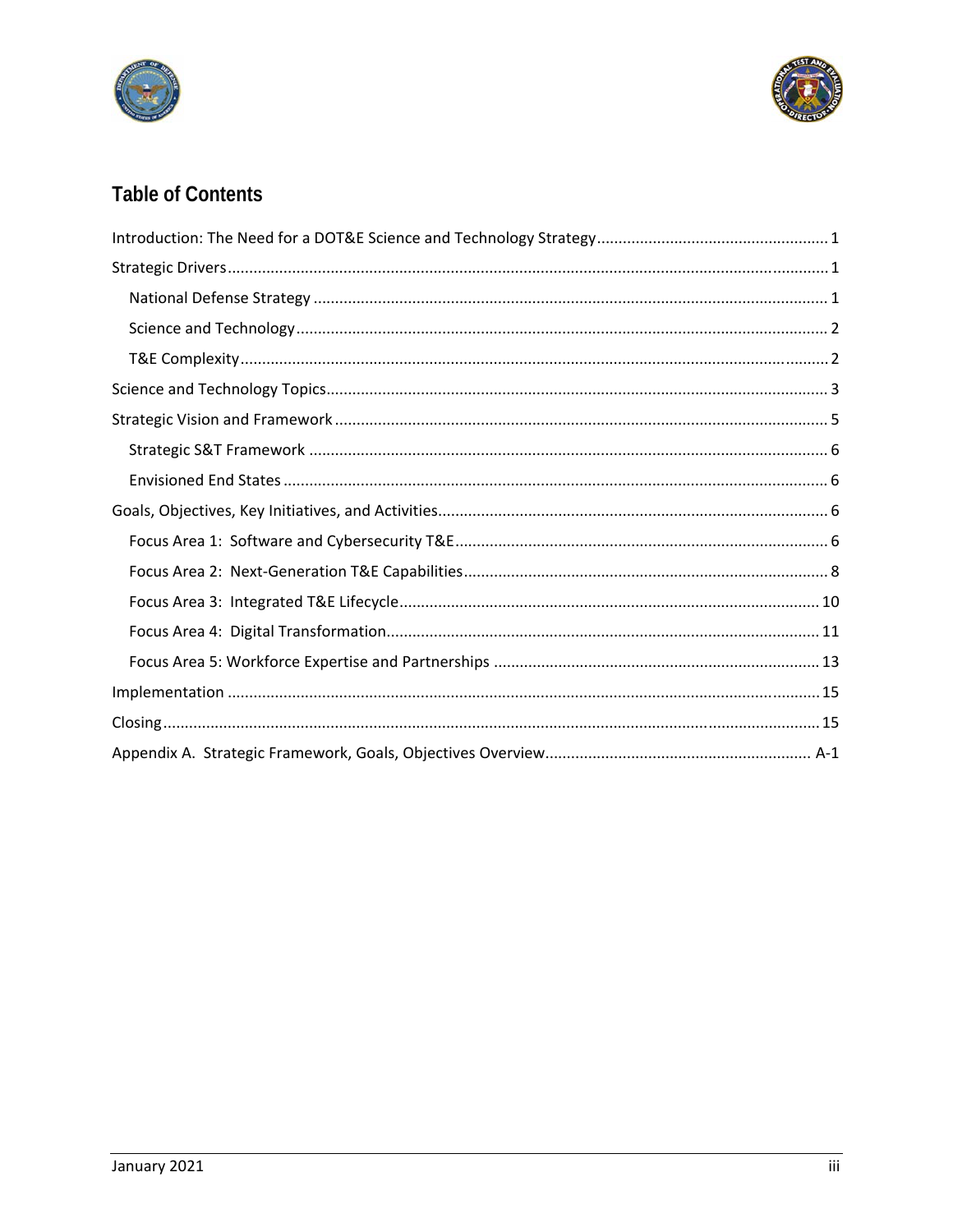



This page intentionally left blank.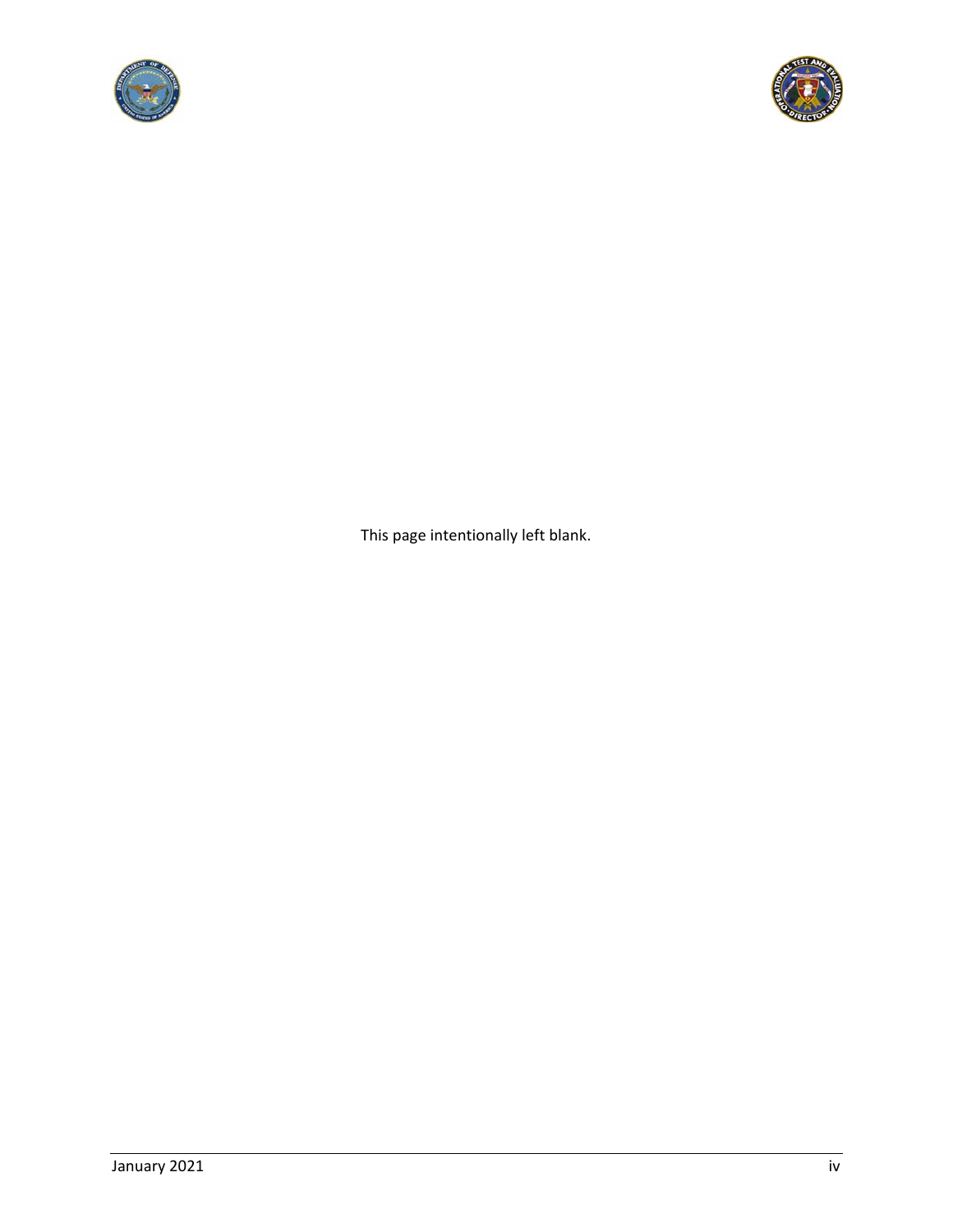



## **Introduction: The Need for a DOT&E Science and Technology Strategy**

The role of the Director, Operational Test and Evaluation (DOT&E) within the Department of Defense (DoD) is to ensure adequate and systematic test and evaluation (T&E) of warfighting and business systems across a range of realistic operating conditions. DOT&E provides the independent and unvarnished truth about systems' operational capabilities to DoD leaders and to Congress. Operational and live fire test and evaluation (OT&E and LFT&E) determine whether a system is combat-credible, operationally suitable, and survivable. We allow warfighters to believe in their equipment, weapons, and training.

From the DOT&E perspective, the 2018 National Defense Strategy (NDS) mandate for greater lethality and readiness means having the right assessment tools, infrastructure, and processes, as well as sufficient financial and human resources. That, in turn, means transforming the way we conduct testing, evaluate results, and access technical talent.

The T&E community must ensure that OT&E and LFT&E are comprehensive enough to properly assess a system's mission effectiveness, suitability, and survivability in the face of adversarial attacks. Advancements in science and technology (S&T) profoundly impact the Department's mission, affecting how peace is maintained and how conflicts are managed via the introduction of new defensive and offensive capabilities. S&T advancements also afford us the opportunity to improve the T&E methods, tools, and ranges needed for thorough assessments of new capabilities ‒ *if* we think strategically and plan now for S&T insertions. DOT&E intends to set the pace for the T&E community in identifying future T&E needs and how they can be fulfilled by current and future S&T development; and developing a roadmap for bringing those S&T capabilities to the T&E community in an effective, useful, and timely manner.

This strategy provides a framework for addressing key priorities within the context of science and technology, and with the purpose of coordinating and aligning DOT&E's efforts to those priorities.

## **Strategic Drivers**

#### *National Defense Strategy*

The 2018 NDS calls for expanding the competitive battlespace by pursuing a number of goals within three lines of effort:

*"The security environment is … affected by rapid technological advancements and the changing character of war." 2018 National Defense Strategy, p 3*

- 1. Build a More Lethal Force
- 2. Strengthen Alliances and Attract New Partners
- 3. Reform the Department for Greater Performance and Affordability

Within these lines of effort, several goals – in particular *modernize key capabilities; cultivate workforce talent; deliver performance at the speed of relevance*; and *streamline rapid, iterative approaches from*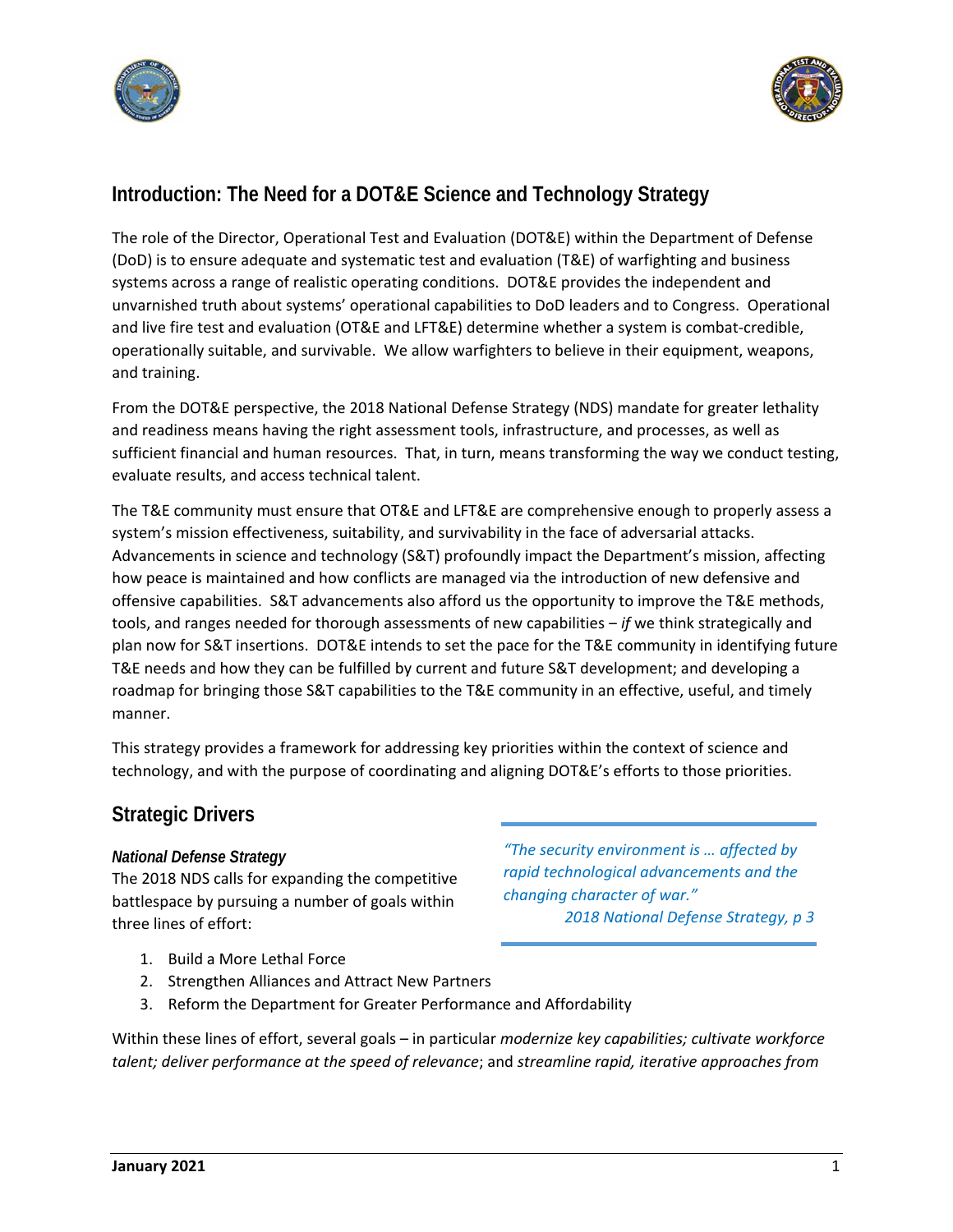



*development to fielding* – drive DOT&E's mission. As DOT&E moves to improve, modernize, and transform the way the Department conducts OT&E, the organization continues to use these NDS goals as its foundational guidance.

#### *Science and Technology*

S&T advances, in particular transformative, emerging technologies, will drive DOT&E's mission in three ways.

- **Warfighting Capabilities**: With new, advanced warfighting capabilities under development and emerging technologies soon to join the acquisition pipeline, the OT&E community must prepare to test those capabilities in new ways that haven't been considered until recently. For example, we do not have an adequate method for holistically testing space-based technologies in an operational setting without launching them into orbit and subjecting them to simulated threat environments. These limitations stress the DoD's ability to conduct OT&E in an operationally realistic environment, and drive the need to ensure that test ranges, system instrumentation, and T&E methods and processes are adequate to support our OT&E/LFT&E mission with confidence.
- **Adversarial Capabilities and Threats:** Just as our warfighting capabilities advance, so do those of our adversaries. Our adversaries are increasingly integrating emerging technologies into their own warfighting capabilities; the rapid evolution of these capabilities means that our own threat models and simulators must keep pace to ensure that operational testing is conducted against representative and realistically emulated threats. By strengthening DOT&E's partnership and knowledge sharing with the defense intelligence enterprise, the OT&E/LFT&E community will maintain awareness of current adversary capabilities and ensure that realistic "Red Team" threats are integrated into the operational test environment.
- **Tools and Methods:** As S&T advances, DOT&E must harness new capabilities in test design, execution monitoring, and data analysis to improve the effectiveness and efficiency of OT&E and LFT&E. While we continue to make strides in bringing analytical rigor to T&E of traditional weapons systems, there will be challenges from new weapons systems enabled by emerging technologies, such as systems incorporating artificial intelligence (AI) that learn over time. But these same technologies may have the potential to transform our tools and methods, in effect our capabilities and concept of operations (CONOPS), if we stay alert to new S&T trends, and maintain sufficient flexibility to adopt new approaches quickly.

#### *T&E Complexity*

Finally, as warfighting capabilities become increasingly complex at the individual platform level (due to exponential increases in software-driven functionality), and as these platforms become increasingly networked by wide‐bandwidth multi‐link command‐and‐control systems, operational T&E becomes correspondingly complex. The ability to evaluate these capabilities in their entirety under operationally realistic conditions is difficult. In addition, the integration of emerging technologies into already complex systems further complicates OT&E and LFT&E, as the community looks to ensure testing in a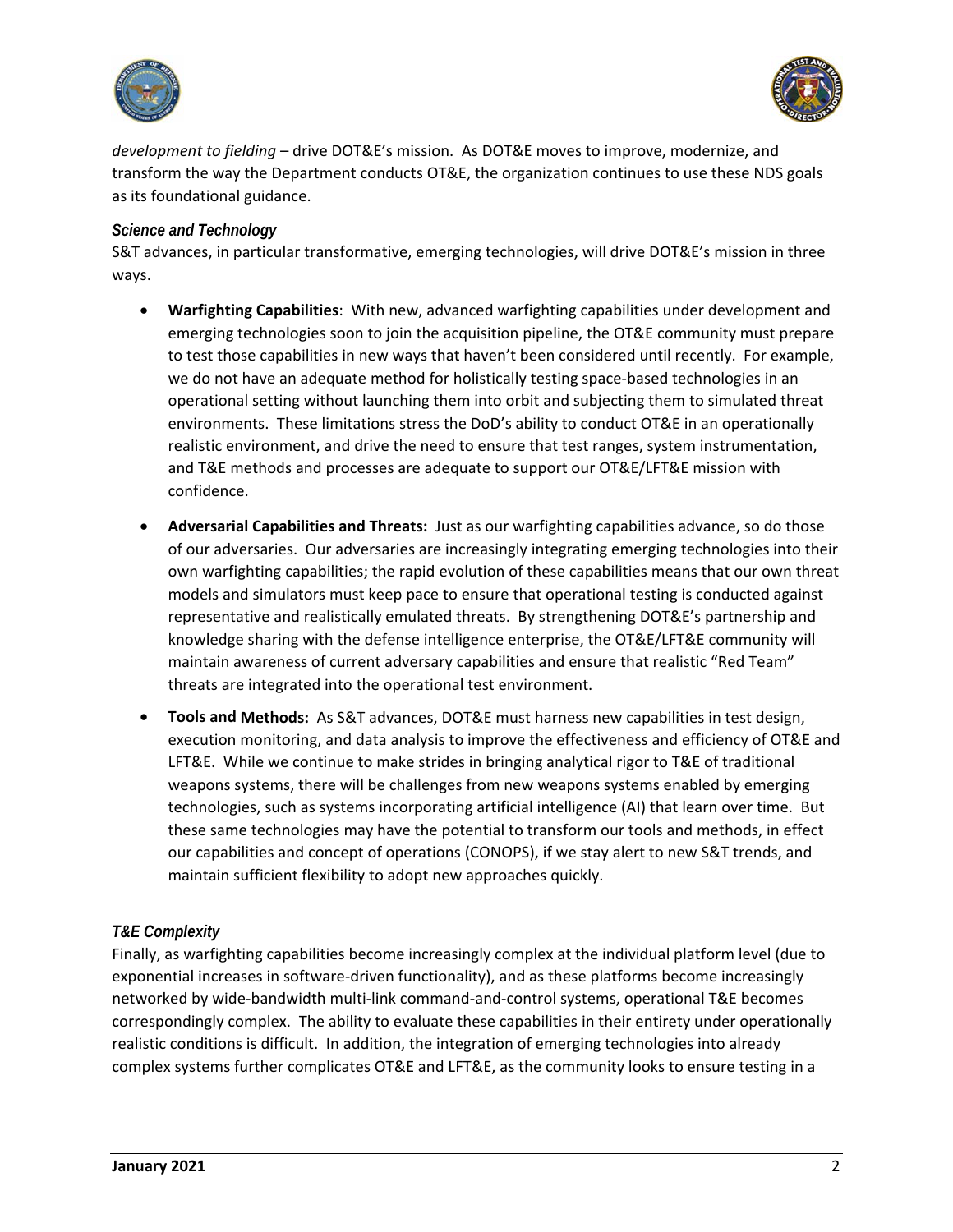



realistic operating environment against realistic threats while dealing with uncertainty in T&E of novel technologies. Dealing with these levels of complexity, deciding what exactly is the "system under test," and ensuring that T&E is done adequately under increasing fiscal constraints will likely drive a greater reliance on virtual and constructive modeling and simulation (M&S) environments. The T&E community will need to respond by developing methods for not only dealing with M&S-based evaluations, but also with the verification and validation (V&V) of those very systems.

## **Science and Technology Topics**

DOT&E's top S&T areas of interest focus on the challenges and opportunities highlighted above. The table below summarizes them and the strategic framework in the following section presents specific goals and objectives for overcoming these challenges.

| <b>S&amp;T Topics</b>                                          | <b>Challenges and Opportunities</b>                                                                                                                                                                                                                                                                                                                                                                                                                                                                                                                                                                                                                                                                                                                   |
|----------------------------------------------------------------|-------------------------------------------------------------------------------------------------------------------------------------------------------------------------------------------------------------------------------------------------------------------------------------------------------------------------------------------------------------------------------------------------------------------------------------------------------------------------------------------------------------------------------------------------------------------------------------------------------------------------------------------------------------------------------------------------------------------------------------------------------|
| Advanced<br>Instrumentation<br><b>Technologies</b>             | Advancements in device physics, such as innovative materials, sensor capabilities, time-<br>space-position information for high-speed systems or for systems in GPS-denied<br>environments, and novel power harvesting techniques will enable the next generation of<br>T&E instrumentation technologies. DOT&E is strengthening its partnerships with the<br>developmental T&E community to leverage instrumentation efforts that will benefit<br>operational test as well.                                                                                                                                                                                                                                                                          |
| <b>Cyber Science</b>                                           | Cyber Science encompasses the range of cyber engineering, investigation, and diagnostic<br>security. For the T&E community, cyber science is vitally important to ensuring the<br>effectiveness, suitability, survivability, and lethality of weapons systems, which are now<br>designed to be highly dependent on software systems. Having a greater insight into the<br>warfare systems' software enables DOT&E to have an in-depth knowledge of how cyber<br>risks may impact mission capabilities.                                                                                                                                                                                                                                                |
| Information and<br><b>Communications</b><br>Technologies (ICT) | ICT is an umbrella term that includes any communication device, encompassing radio,<br>television, cell phones, computer and network hardware, and satellite systems, as well as<br>their various services and appliances, such as video conferencing and distance learning.<br>IT, the use of computers to store, retrieve, transmit, and manipulate data or <i>information</i> , is<br>considered to be a subset of <i>information</i> and communications <i>technology</i> (ICT).                                                                                                                                                                                                                                                                  |
| <b>Data Science</b>                                            | Data Science encompasses the range of disciplines around the collection, manipulation,<br>storage, and analysis of data. The OT&E community sits upon a vast amount of historical<br>weapons systems data that presents the opportunity of not only learning from and informing<br>new programs of record, but also sharing and analyzing T&E data to improve our ability to<br>identify, quantify, prioritize, and estimate DoD system vulnerabilities. Advanced data<br>analytics capabilities of large data sets, in particular, have the potential of reducing T&E<br>cost, time, and operational risk by identifying the highest risks in lethality and survivability<br>during the test design phase, and by accelerating the evaluation phase. |

#### **Table 1. Challenges and Opportunities within S&T Topics**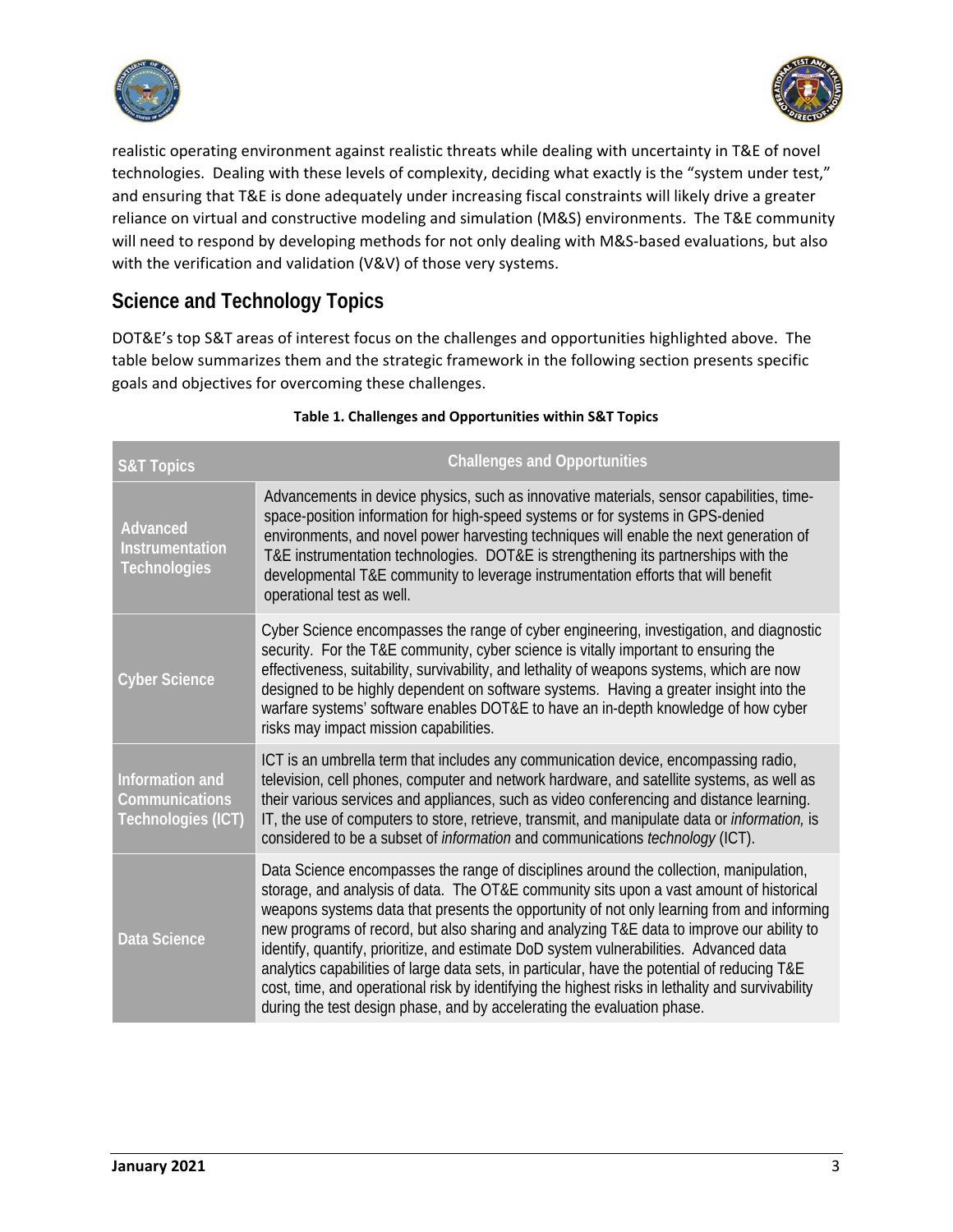



|                                                          | The field of emerging and disruptive technologies encompasses those new, innovative<br>technologies that have the potential to drastically change the way a society, organization, or<br>industry functions. There are several categories of emerging and disruptive technologies;<br>those of particular importance to the operational T&E community include:                                                                                                                                                                                                                                                                                                                                                                                                                                                                                                                                                                                                                                                                                                                                                                                                                                                                                                                                                                                                                                                                                                                                                                                                                                                                                                                                                                                                                                                                                                                                                                                                                                                                                                                                                                                                                                                                                                                                                                                                                                                                                                                                                                                                                                                                                                                                                                          |
|----------------------------------------------------------|-----------------------------------------------------------------------------------------------------------------------------------------------------------------------------------------------------------------------------------------------------------------------------------------------------------------------------------------------------------------------------------------------------------------------------------------------------------------------------------------------------------------------------------------------------------------------------------------------------------------------------------------------------------------------------------------------------------------------------------------------------------------------------------------------------------------------------------------------------------------------------------------------------------------------------------------------------------------------------------------------------------------------------------------------------------------------------------------------------------------------------------------------------------------------------------------------------------------------------------------------------------------------------------------------------------------------------------------------------------------------------------------------------------------------------------------------------------------------------------------------------------------------------------------------------------------------------------------------------------------------------------------------------------------------------------------------------------------------------------------------------------------------------------------------------------------------------------------------------------------------------------------------------------------------------------------------------------------------------------------------------------------------------------------------------------------------------------------------------------------------------------------------------------------------------------------------------------------------------------------------------------------------------------------------------------------------------------------------------------------------------------------------------------------------------------------------------------------------------------------------------------------------------------------------------------------------------------------------------------------------------------------------------------------------------------------------------------------------------------------|
| <b>Emerging and</b><br><b>Disruptive</b><br>Technologies | Autonomous Systems and Artificial Intelligence - Autonomous systems with<br>artificial intelligence are capable of performing automated functions that typically<br>would require human intelligence to complete, and they have the potential to<br>"learn" from their surroundings to improve future performance. These systems<br>provide faster situational awareness, decision making, and precise maneuvers<br>while reducing battlefield troop numbers to keep warfighters safe. The Department<br>is increasingly integrating autonomous systems into warfighting, which presents a<br>T&E challenge when the system may react in different ways, producing different<br>results, during each test run. At the same time, DOT&E has the opportunity to<br>leverage AI capabilities in designing tests and analyzing results.<br>Directed Energy - Directed energy weapons use highly focused energy, such as<br>$\bullet$<br>laser, microwaves, and particle beams to defend against threats with great<br>precision and low collateral damage. These weapons do, however, present<br>challenges to the operational T&E community in that they may require new targets<br>and a way to protect unintended targets such as satellites overhead.<br>Hypersonics - Hypersonic weapons have the ability to travel over five times the<br>$\bullet$<br>speed of sound and offer precision maneuverability, making them harder to track<br>than traditional missiles. From an operational T&E perspective, hypersonic<br>systems will require large test ranges and better instrumentation to ensure an<br>operationally realistic environment and adequate evaluation capabilities.<br>Quantum Sciences - Still an upcoming field of science, quantum computing,<br>$\bullet$<br>quantum sensing, and quantum networks pose both potential threats and<br>opportunities for secure communications; precise position, navigation, and timing<br>capabilities; and advanced analytics. From a T&E perspective, the OT&E<br>community is monitoring progress to understand how to test quantum capabilities,<br>as well as how they might be leveraged to improve OT&E itself.<br>Additive Manufacturing - With the advent of 3D printing, opportunities to reduce<br>$\bullet$<br>production costs for tools and system components mean that systems are<br>increasingly flexible in design with shorter development cycles and maintenance<br>times. Concept models and prototypes can be rapidly produced to test design<br>concepts. From an operational T&E perspective, additive manufacturing drives the<br>need to prepare for operational test more quickly than before, given the potential<br>for shorter development cycles. |
| Human-System<br><b>Interaction Science</b>               | The Human System Interaction (HSI) field looks at how humans interact with systems, and<br>how those systems are designed to integrate human capabilities, reactions, and limitations.<br>This field is an integral part of the approach to warfighting system development and<br>acquisition. The HSI challenge within the operational T&E community is that if it is<br>overlooked during system design and development, it impedes system effectiveness and<br>suitability. Specific performance and workload metrics, surveys, and interviews are often<br>necessary during OT&E to understand and circumvent problems that may occur.                                                                                                                                                                                                                                                                                                                                                                                                                                                                                                                                                                                                                                                                                                                                                                                                                                                                                                                                                                                                                                                                                                                                                                                                                                                                                                                                                                                                                                                                                                                                                                                                                                                                                                                                                                                                                                                                                                                                                                                                                                                                                              |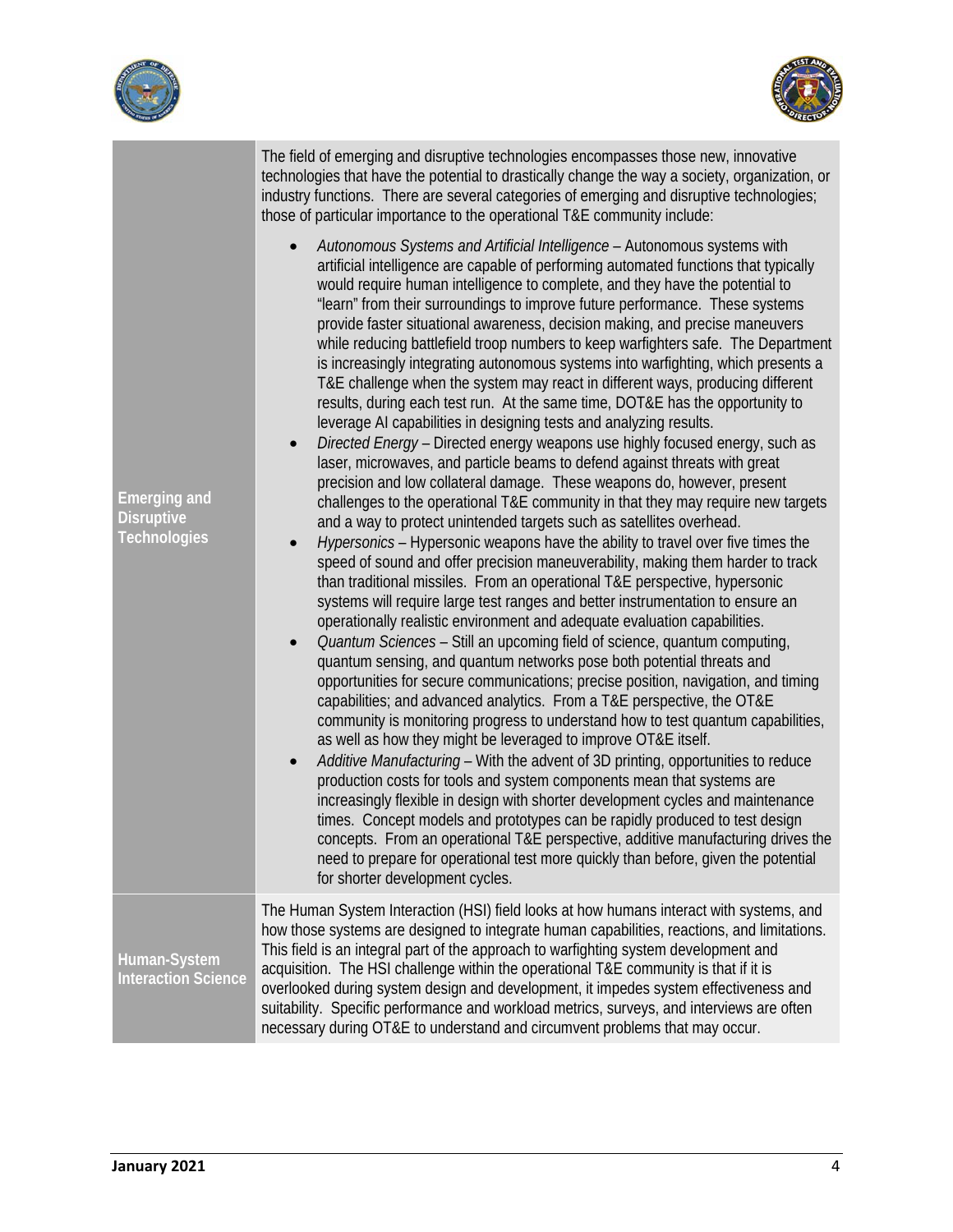



| <b>Modeling and</b><br>Simulation | The operational T&E community frequently uses M&S when capabilities cannot be fully<br>tested because of cost, risk, or safety. For example, destructive testing can be very<br>expensive especially for sophisticated weapons systems; testing our systems against an<br>inadequate number of near-peer adversary defensive systems runs the risk of an over<br>optimistic assessment of system operational effectiveness; and testing lethal weapons in<br>large scale exercises raises safety issues associated with collateral damage. In these<br>cases, M&S "fills in the gaps" by providing models of almost any aspect of the T&E<br>spectrum: the threats, the environment, the systems undergoing test, and the effects of the<br>threats against the system. |
|-----------------------------------|-------------------------------------------------------------------------------------------------------------------------------------------------------------------------------------------------------------------------------------------------------------------------------------------------------------------------------------------------------------------------------------------------------------------------------------------------------------------------------------------------------------------------------------------------------------------------------------------------------------------------------------------------------------------------------------------------------------------------------------------------------------------------|
|                                   | One challenge is that to use M&S, we need to trust it. To address that challenge, the OT&E<br>community conducts verification, validation, and accreditation (VV&A) of M&S capabilities<br>used during operational and live fire T&E. However, the VV&A process currently relies on<br>subject matter experts (SMEs) looking at data and making a judgement call. While SMEs<br>are vital to the VV&A process, the OT&E community needs to rely more on quantitative<br>analysis and robust methods to efficiently and effectively conduct the M&S VV&A.                                                                                                                                                                                                                |

## **Strategic Vision and Framework**

Figure 1 illustrates an overall DOT&E Strategic S&T Framework for addressing the strategic drivers and the S&T challenges and opportunities just described. This framework focuses on five key areas, which are described in greater detail in the remainder of this document.



**Figure 1. DOT&E's Strategic S&T Framework**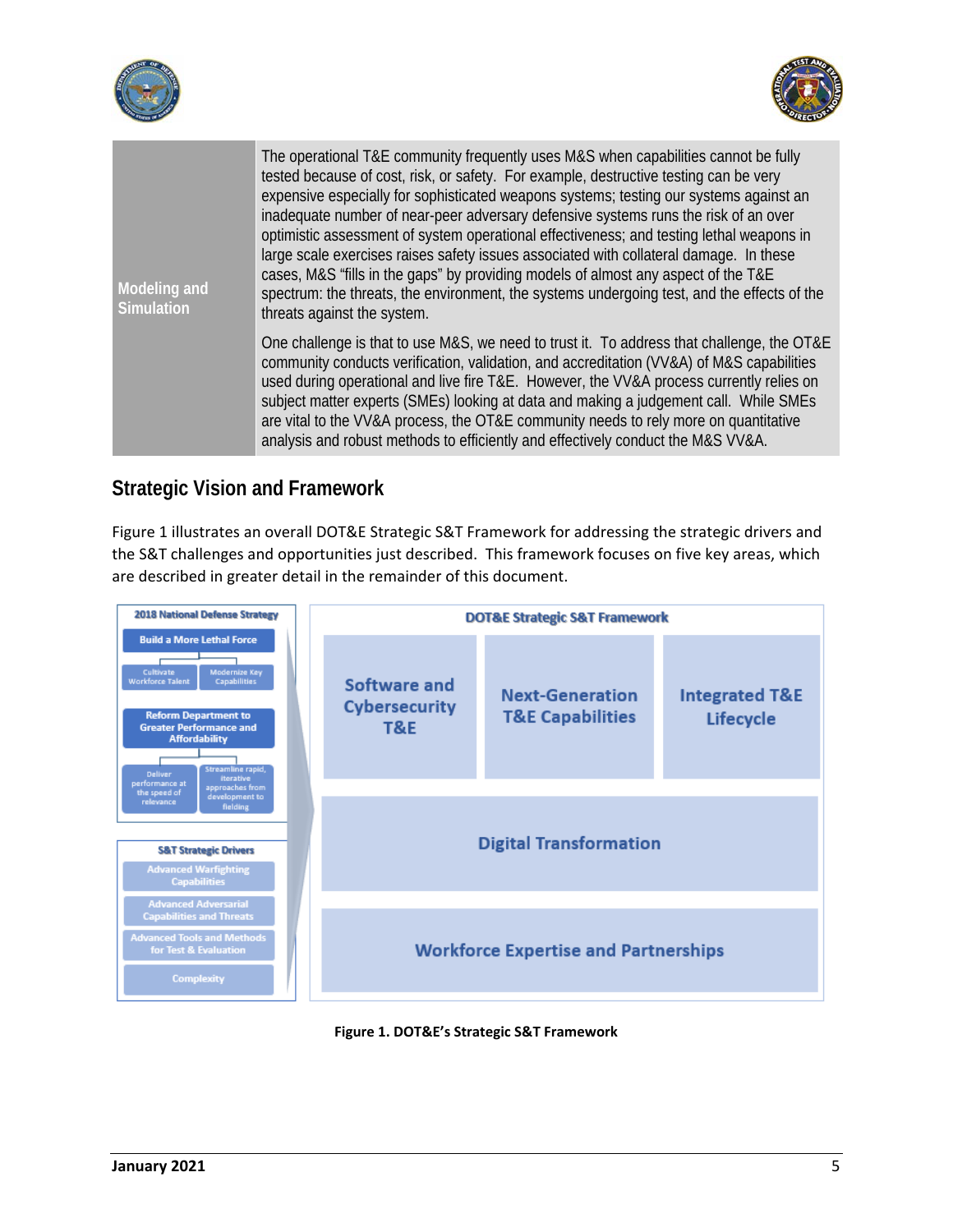



#### *Strategic S&T Framework*

The S&T framework provides a mechanism to focus the OT&E and LFT&E community, and specifically the DOT&E organization, to work toward addressing S&T challenges across the T&E enterprise. At the enterprise level, the envisioned end states, goals, and objectives are defined for each focus area and provide a guide for the community by describing what is needed to be successful in the focus areas. For DOT&E specifically, key initiatives and activities are identified that state specific actions the organization can take as one stakeholder in the T&E enterprise to work toward the success of each focus area.

#### *Envisioned End States*

From the beginning of his tenure, the Director has set a consistent vision for the future of the operational T&E community.

**Software and Cybersecurity T&E** – The T&E community will modernize assessments of and improve confidence in the operational effectiveness, suitability, and survivability of software intensive systems, with particular attention given to ensuring cybersecurity.

**Next‐Generation T&E Capabilities** – The T&E community will embrace next‐generation T&E capabilities to more effectively and efficiently conduct rigorous, operationally realistic T&E of emerging weapons systems that will face increasingly demanding adversarial environments.

**Integrated T&E Lifecycle** – The T&E community will execute efficient, integrated T&E programs that effectively leverage developmental, operational, and live fire testing across the system lifecycle, while preserving independent evaluations for stakeholder organizations.

**Digital Transformation** – The T&E community will use integrated digital processes to transform the way we do business, improve acquisition outcomes, and operate at the speed of relevance.

**Workforce Expertise and Partnerships** – DOT&E and the larger T&E community will have the scientific and technical knowledge, skills, and abilities to achieve their missions.

## **Goals, Objectives, Key Initiatives, and Activities**

The following sections describe the enterprise (or OT&E/LFT&E community)-level goals and objectives within each focus area, in addition to key initiatives and activities identified by DOT&E that can be undertaken over the course of the next 5‐year strategic planning cycle to address the focus area goals and objectives. These are taken from the DOT&E organizational perspective and largely require partnerships across stakeholder communities to successfully complete.

#### *Focus Area 1: Software and Cybersecurity T&E*

*"Software and networks drive the Department's warfighting, training, and business capabilities. Almost every weapon in the warfighter's arsenal is software‐defined, and we are likelier to "improve" system lethality by installing new software than by modifying hardware. As always, accurate, trusted, timely* information is the discriminator on the battlefield, but now all of it  $-$  data, voice, video  $-$  traverses a *digital medium of some kind. This dependence on software and networks makes cybersecurity T&E*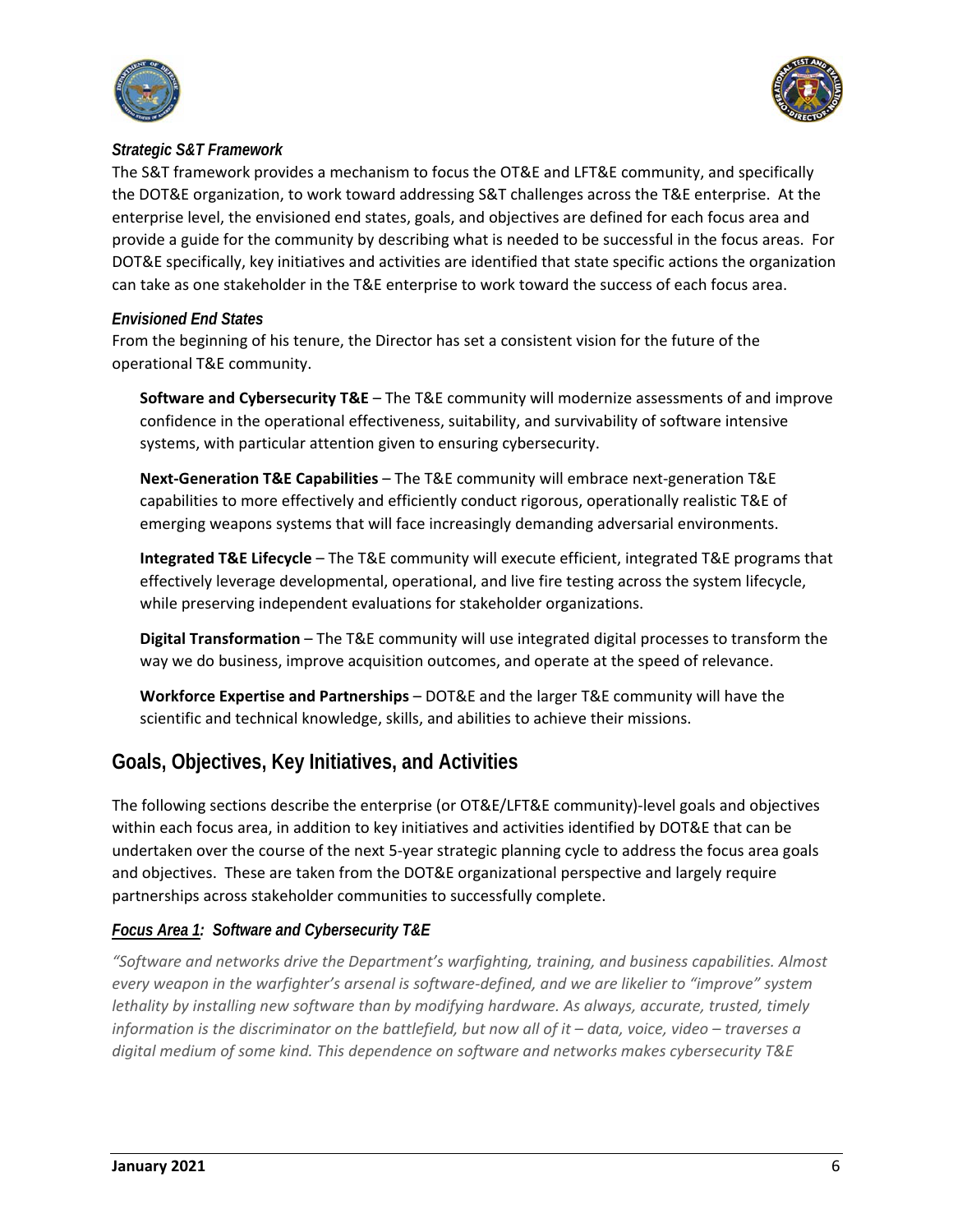



*absolutely essential: A system cannot be deemed combat*-*credible and survivable without understanding its cybersecurity posture."*

– *DOT&E FY 2019 Annual Report, p i*

| Focus Area 1. Software and Cyber T&E                                                                                                                                                                                                                                                                  |                                                                                                                                                                                                                                                                                                                                                                                                                                                                                                                                                                                                                                                                                                                                                                        |  |
|-------------------------------------------------------------------------------------------------------------------------------------------------------------------------------------------------------------------------------------------------------------------------------------------------------|------------------------------------------------------------------------------------------------------------------------------------------------------------------------------------------------------------------------------------------------------------------------------------------------------------------------------------------------------------------------------------------------------------------------------------------------------------------------------------------------------------------------------------------------------------------------------------------------------------------------------------------------------------------------------------------------------------------------------------------------------------------------|--|
| Goal: Increase understanding of and confidence in the operational effectiveness, suitability, and                                                                                                                                                                                                     |                                                                                                                                                                                                                                                                                                                                                                                                                                                                                                                                                                                                                                                                                                                                                                        |  |
| survivability of software intensive systems, with particular attention given to assuring cybersecurity                                                                                                                                                                                                |                                                                                                                                                                                                                                                                                                                                                                                                                                                                                                                                                                                                                                                                                                                                                                        |  |
| <b>Objectives</b>                                                                                                                                                                                                                                                                                     | <b>DOT&amp;E Key Initiatives and Activities</b>                                                                                                                                                                                                                                                                                                                                                                                                                                                                                                                                                                                                                                                                                                                        |  |
| 1.1 Mission Effects - Improve                                                                                                                                                                                                                                                                         | 1.1.1 MBCRA - Embrace mission-based cyber risk                                                                                                                                                                                                                                                                                                                                                                                                                                                                                                                                                                                                                                                                                                                         |  |
| enumeration of mission effects                                                                                                                                                                                                                                                                        | assessments (MBCRA).                                                                                                                                                                                                                                                                                                                                                                                                                                                                                                                                                                                                                                                                                                                                                   |  |
| and operational consequences of<br>potential cybersecurity<br>compromises                                                                                                                                                                                                                             | 1.1.2 Emphasis - Place more emphasis on mitigate, recover,<br>and assessment of operators' tactics, techniques, and<br>procedures (TTPs).                                                                                                                                                                                                                                                                                                                                                                                                                                                                                                                                                                                                                              |  |
|                                                                                                                                                                                                                                                                                                       | 1.1.3 Cyber Parameters - Increase use of cyber effects as<br>independent variables in OT design matrix for<br>assessing effectiveness and suitability.                                                                                                                                                                                                                                                                                                                                                                                                                                                                                                                                                                                                                 |  |
| 1.2 Threat - Improve emulation of<br>cyber threat                                                                                                                                                                                                                                                     | 1.2.1 Automated Tools - Promote automated and semi-<br>automated tools to allow Cyber Testers to focus their<br>skill sets on non-automatable tasks.<br>1.2.2 Talent Access - Increase access to premier cyber talent<br>and tools.                                                                                                                                                                                                                                                                                                                                                                                                                                                                                                                                    |  |
| 1.3 Rigor - Improve engineering rigor<br>in (the art of) cybersecurity testing                                                                                                                                                                                                                        | 1.3.1 Software and Cybersecurity Tech Watch - Evolve<br>cybersecurity requirements to keep pace with and<br>reflect new risks (e.g., evolving threats, expansion in<br>attack surfaces) to be considered in cybersecurity<br>testing.<br>1.3.2 Test Coverage Standards - Develop standards for, and<br>require the application of, test coverage mechanisms<br>to understand the adequacy with which cybersecurity<br>risks are considered/assessed.<br>1.3.3 Software & Cyber Technical Baseline - Develop<br>standards for a software and cybersecurity technical<br>baseline, which is informed by data generated earlier<br>in the acquisition lifecycle, and processes to require its<br>use in assessing the readiness for cybersecurity<br>operational testing. |  |
| 1.4 Software Cyber Anomalous<br>Detection (SCAD) - Mature<br>processes to continuously test and<br>monitor software systems in<br>operations to contribute to a body<br>of evidence that can be used to<br>manage system configuration to<br>counter vulnerabilities at tactically<br>relevant speeds | 1.4.1 Anomalous Detection Capabilities Requirements -<br>Better articulate and bolster requirements for<br>software/cyber anomalous detection capabilities.<br>1.4.2 Anomalous Detection Capabilities Test Emphasis -<br>Emphasize test of software/cyber anomalous<br>detection capabilities in mitigation requirements.                                                                                                                                                                                                                                                                                                                                                                                                                                              |  |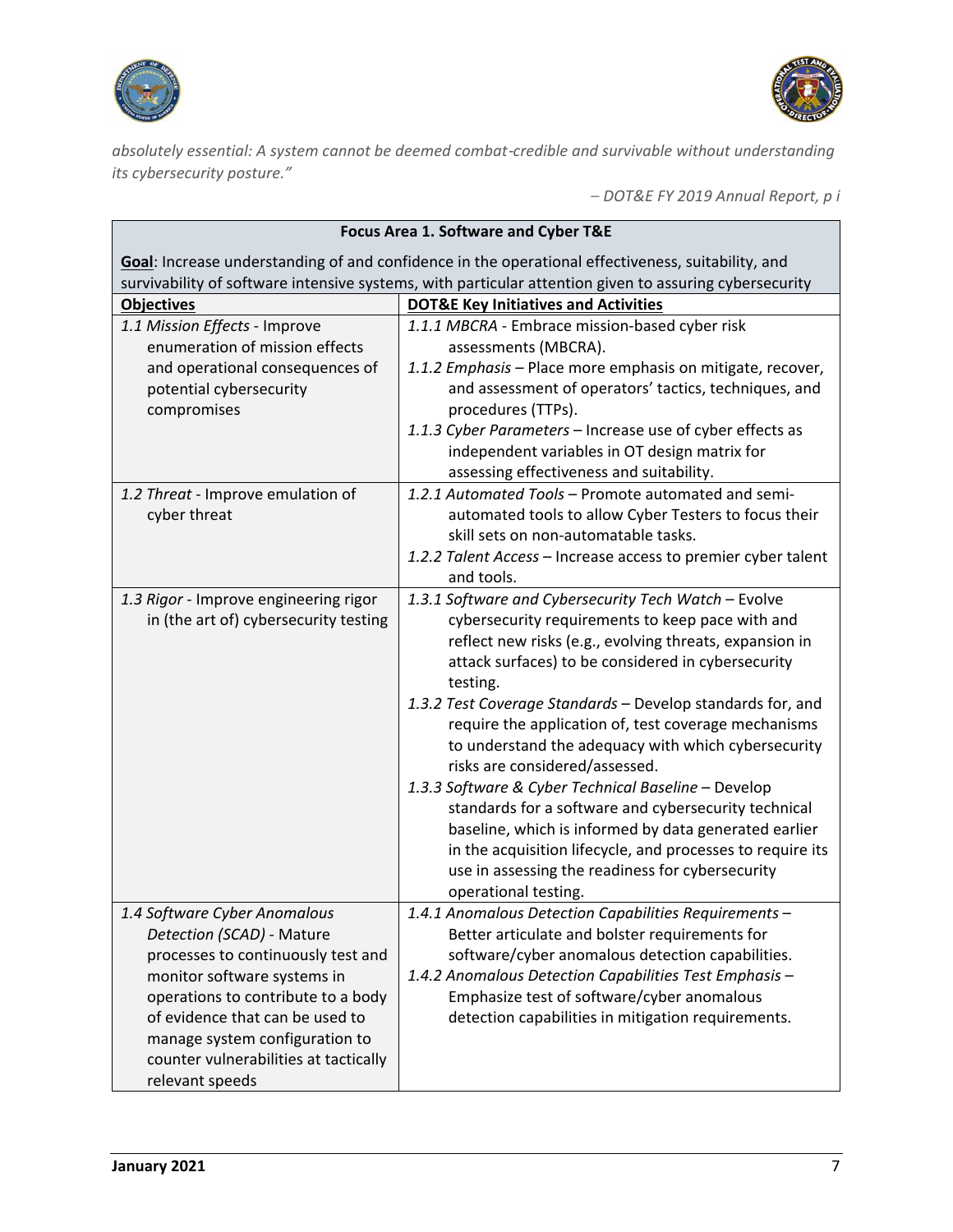



| 1.5 Software Goodness-- Improve     | 1.5.1 Use Cases - Develop use cases forming basis of           |
|-------------------------------------|----------------------------------------------------------------|
| DOT&E ability to identify and       | decision-making requirements, design visualizations            |
| articulate enterprise trends in the | intended to support, and define data required to               |
| operational effectiveness,          | operationalize.                                                |
| suitability, and survivability of   | 1.5.2 Strategy - Develop strategy to support the compilation   |
| software intensive and cyber        | of necessary data.                                             |
| physical systems; be able to        | 1.5.3 Prototype the Capability - Develop pilots to instantiate |
| answer the question: "How good is   | a variety of use cases, assess utility, and evolve an          |
| your software?"                     | implementation strategy.                                       |

#### *Focus Area 2: Next-Generation T&E Capabilities*

*"The quality of OT&E and LFT&E depends substantially on the tools and infrastructure available. In particular, we cannot know a system's operational performance – lethality, survivability, suitability to mission – without running it through environments and scenarios that mirror what it would encounter during real‐world use." In addition, the "accelerating pace of emergent technologies will challenge T&E in new ways. The DOD has placed a renewed emphasis on advancing the capabilities of weapon systems using a range of new technologies, including hypersonic capabilities, directed energy, autonomy and artificial intelligence, and quantum systems. The T&E community must be prepared to evaluate these new systems and characterize their operational performance across a range of potential concepts of operations."*

– *DOT&E FY 2018 Annual Report, p ii and DOT&E FY 2019 Annual Report, p ii*

| <b>Focus Area 2. Next-Generation T&amp;E Capabilities</b>                                       |                                                         |
|-------------------------------------------------------------------------------------------------|---------------------------------------------------------|
| Goal: Make use of S&T advances to reduce OT&E/LFT&E cost, time, and operational risk and ensure |                                                         |
| OT&E/LFT&E is operationally realistic                                                           |                                                         |
| <b>Objectives</b>                                                                               | <b>DOT&amp;E Key Initiatives and Activities</b>         |
| 2.1 Advancing, Evolving, and Emerging                                                           | 2.1.1 Tech Watch - Develop and execute a repeatable,    |
| Technology – Prepare the                                                                        | enduring approach to maintain awareness of, analyze     |
| operational T&E community for                                                                   | T&E challenges associated with, and plan for T&E of     |
| T&E of advancing, evolving, and                                                                 | advancing, evolving, and emerging technologies (such    |
| emerging technologies                                                                           | as AI-enabled systems and hypersonic weapons).          |
|                                                                                                 | 2.1.2 T&E Concepts for Emerging Tech - Develop T&E      |
|                                                                                                 | concepts and publish guidance for emerging              |
|                                                                                                 | technologies for which existing concepts are not        |
|                                                                                                 | defensible; work closely with the broader T&E           |
|                                                                                                 | community, including the Joint Artificial Intelligence  |
|                                                                                                 | Center (JAIC), to socialize these concepts.             |
|                                                                                                 | 2.1.3 Adversary Use of Emerging Tech - Advocate and     |
|                                                                                                 | partner with defense intelligence enterprise to ensure  |
|                                                                                                 | understanding of adversaries' ability to use advancing, |
|                                                                                                 | evolving, and emerging technologies is built into red   |
|                                                                                                 | threat models.                                          |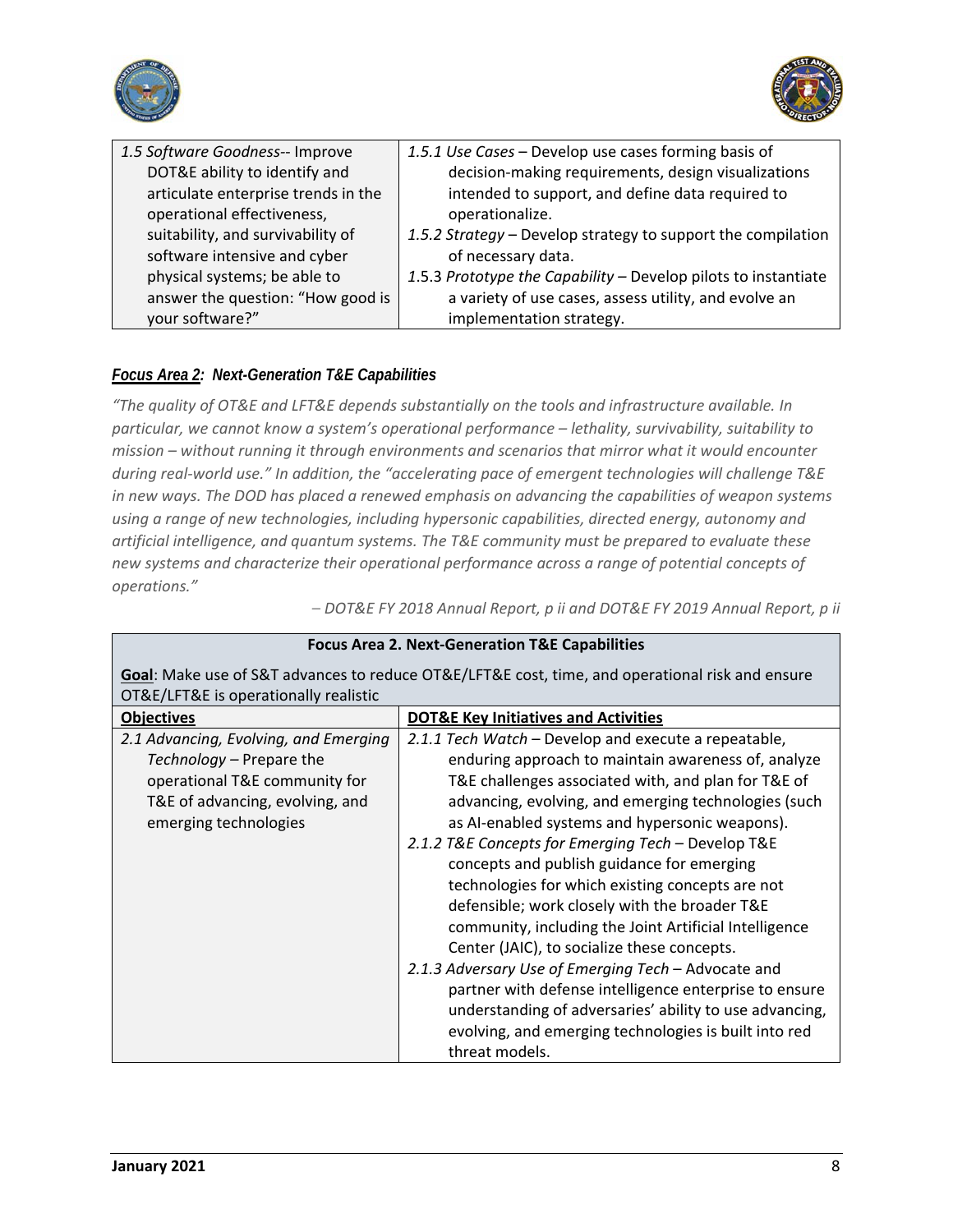



| 2.2 Realistic Environments - Ensure<br>operational T&E takes place under<br>conditions that represent a<br>realistic operational environment,<br>including both blue and red forces | 2.1.4 Training - Refine and adapt existing T&E training<br>material and develop new courses to create a<br>comprehensive curriculum focused on conducting T&E<br>of emerging technologies; create and execute a plan to<br>deliver training to the OT&E and LFT&E communities.<br>2.2.1 Modernization - Partner with the Test Resource<br>Management Center (TRMC) to modernize test ranges<br>with state-of-the-art test instrumentation to collect<br>critical data on the performance of current and future<br>systems facing the most challenging threats.<br>2.2.2 Scalable M&S Capabilities - Convince the DoD to invest<br>in models, simulations, and emulators capable of<br>scaling to accommodate multiple platforms, evolving<br>threats, and cognitive threats.<br>2.2.3 Guidance for M&S - Partner with USD(R&E) to                                                                                                                                                               |
|-------------------------------------------------------------------------------------------------------------------------------------------------------------------------------------|-------------------------------------------------------------------------------------------------------------------------------------------------------------------------------------------------------------------------------------------------------------------------------------------------------------------------------------------------------------------------------------------------------------------------------------------------------------------------------------------------------------------------------------------------------------------------------------------------------------------------------------------------------------------------------------------------------------------------------------------------------------------------------------------------------------------------------------------------------------------------------------------------------------------------------------------------------------------------------------------------|
|                                                                                                                                                                                     | establish guidance on the use of models of red and<br>blue forces, environments, and operator behavior for<br><b>T&amp;E.</b>                                                                                                                                                                                                                                                                                                                                                                                                                                                                                                                                                                                                                                                                                                                                                                                                                                                                   |
| 2.3 Test and Evaluation Methods -<br>Develop, adopt, and promote<br>methods for rigorous and efficient<br>test design, results analysis, and<br>system evaluation                   | 2.3.1 M&S VV&A - Advance and implement methods for<br>M&S verification, validation, and accreditation (VV&A)<br>for situations where live tests are limited or<br>impossible.<br>2.3.2 System Performance - Advance and implement test<br>design methods that efficiently characterize system<br>performance across operational conditions and<br>incorporate data from diverse sources.<br>2.3.3 HSI Evaluations - Advance and implement methods<br>that produce useful and actionable HSI evaluations<br>across the T&E lifecycle; fully integrate HSI evaluations<br>into test planning.<br>2.3.4 Accelerated Evaluation - Advance and implement<br>analytical approaches to improve and accelerate<br>evaluation.<br>2.3.5 Training - Refine and adapt existing material and<br>develop new courses to create a comprehensive<br>curriculum in advanced scientific test design and<br>analysis methods; create and execute a plan to deliver<br>training to the OT&E and LFT&E communities. |
| 2.4 Remote T&E - Adopt methods for                                                                                                                                                  | 2.4.1 Telepresence Opportunities - Formalize and evaluate                                                                                                                                                                                                                                                                                                                                                                                                                                                                                                                                                                                                                                                                                                                                                                                                                                                                                                                                       |
| conducting OT&E via telepresence<br>where applicable and appropriate                                                                                                                | potential telepresence technologies against<br>operational T&E use cases and identify most<br>appropriate opportunities for OT&E telepresence.<br>2.4.2 Pilot Studies - Conduct incremental pilot studies to<br>demonstrate feasibility of telepresence technologies.                                                                                                                                                                                                                                                                                                                                                                                                                                                                                                                                                                                                                                                                                                                           |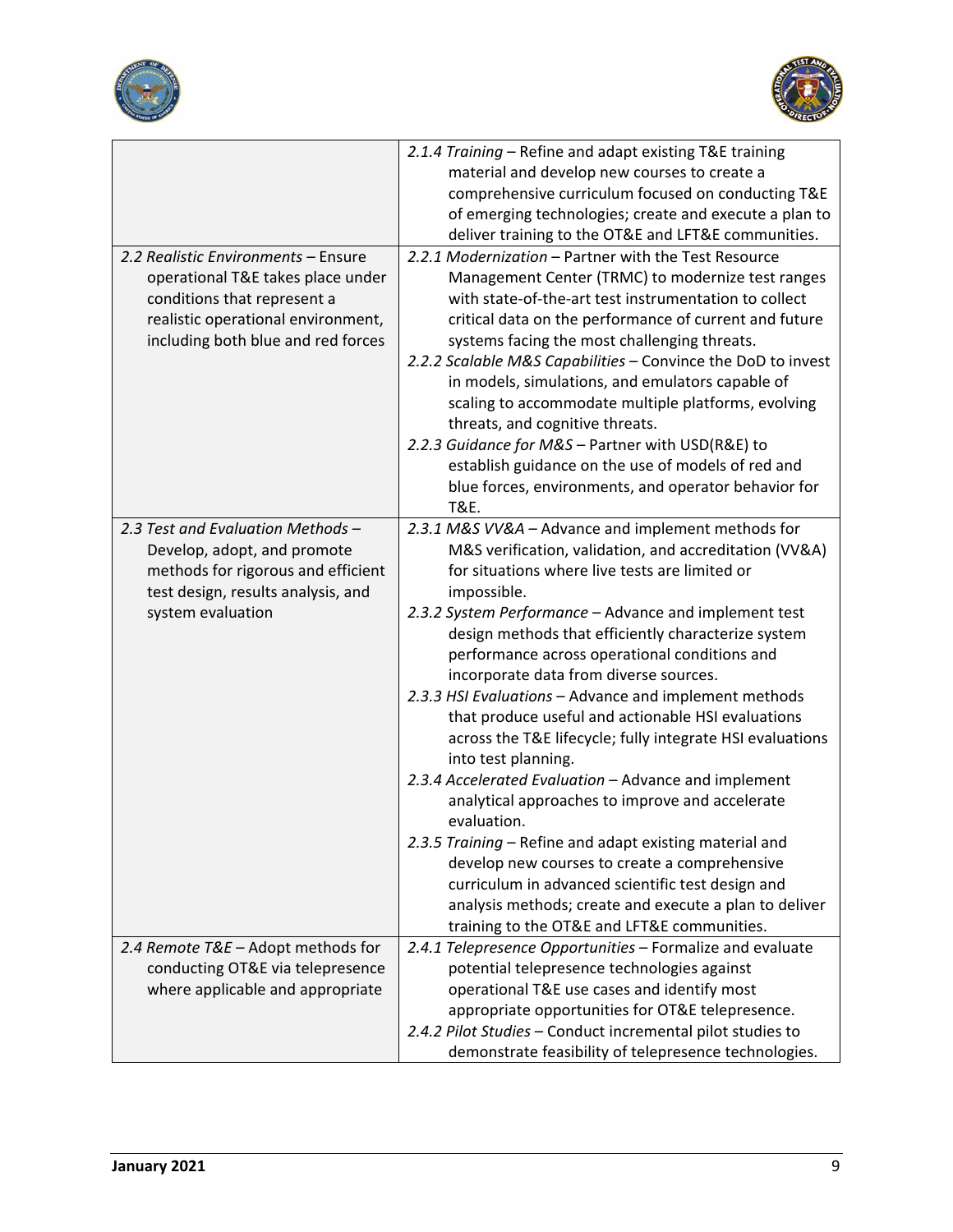



| 2.4.3 Implementation Plan - Develop implementation plan  |
|----------------------------------------------------------|
|                                                          |
| that includes 5-year roadmaps for incorporating          |
| telepresence technologies into DOT&E business            |
| processes, DOT&E guidance for conducting OT&E with       |
| telepresence technologies, identified capabilities to be |
| developed or procured, funding lines, and budget         |
| justification narratives.                                |
| 2.4.4 Communication - Communicate and socialize need for |
| telepresence technologies with industry to increase      |
| awareness of the topic and to encourage industry's       |
| development for the DoD's needs.                         |

#### *Focus Area 3: Integrated T&E Lifecycle*

*"Combined testing encourages developmental and operational testers to collaboratively plan and execute test events whenever possible to support their independent T&E goals and use resources efficiently. By performing operationally representative T&E early and often in the acquisition process, developers will identify performance shortfalls and cyber vulnerabilities when they are significantly cheaper and easier to fix."*

– *DOT&E FY 2018 Annual Report, p ii*

| <b>Focus Area 3. Integrated T&amp;E Lifecycle</b>                                                                                                                                                                                 |                                                                                                                                                                                                                                                                                                                                                                                                                                                                                                                                                                                                                                                                                                                                                                                                                                                                                                                                                                                                                                                                                                                                                                                                                      |  |
|-----------------------------------------------------------------------------------------------------------------------------------------------------------------------------------------------------------------------------------|----------------------------------------------------------------------------------------------------------------------------------------------------------------------------------------------------------------------------------------------------------------------------------------------------------------------------------------------------------------------------------------------------------------------------------------------------------------------------------------------------------------------------------------------------------------------------------------------------------------------------------------------------------------------------------------------------------------------------------------------------------------------------------------------------------------------------------------------------------------------------------------------------------------------------------------------------------------------------------------------------------------------------------------------------------------------------------------------------------------------------------------------------------------------------------------------------------------------|--|
| Goal: Improve approaches to integrate testing and data collection across the full system lifecycle                                                                                                                                |                                                                                                                                                                                                                                                                                                                                                                                                                                                                                                                                                                                                                                                                                                                                                                                                                                                                                                                                                                                                                                                                                                                                                                                                                      |  |
| <b>Objectives</b>                                                                                                                                                                                                                 | <b>DOT&amp;E Key Initiatives and Activities</b>                                                                                                                                                                                                                                                                                                                                                                                                                                                                                                                                                                                                                                                                                                                                                                                                                                                                                                                                                                                                                                                                                                                                                                      |  |
| 3.1 Shifting Left -<br>Incorporate operationally<br>relevant T&E activities<br>earlier in the acquisition<br>process to identify<br>problems earlier,<br>improve production<br>readiness, and shorten<br>the acquisition timeline | 3.1.1 5000.89 Guidance - Partner with Developmental Test,<br>Evaluation & Assessment (DTE&A) to create shared guidance on<br>what information is contained in the Integrated Decision<br>Support Key identified in the DoDI 5000.89.<br>3.1.2 Study – Review T&E phases across the acquisition cycle, their<br>value added, and the reason for their cost and schedule. Apply<br>a new, mission-based approach to T&E to highlight the<br>differences, risks, and benefits and change T&E plan guidance<br>based on the outcome. Coordinate with Services and T&E<br>stakeholders. Develop efforts to advance data collection and<br>model-test-model efforts to advance the quality, and reduce<br>time/cost to execute certain phases of test.<br>3.1.3 Integrated Testing Memo - Partner with USD(R&E) to issue a<br>joint memo on integrated testing that clarifies that: (1)<br>integrated testing focuses on capabilities that affect mission<br>outcomes; (2) both developmental and operational testers<br>should participate in the execution of integrated test activities;<br>(3) test goals should evolve with the maturity of the system and<br>integrated testing should incorporate mission relevance |  |
|                                                                                                                                                                                                                                   | appropriately based on the phase of testing; and (4) all testing                                                                                                                                                                                                                                                                                                                                                                                                                                                                                                                                                                                                                                                                                                                                                                                                                                                                                                                                                                                                                                                                                                                                                     |  |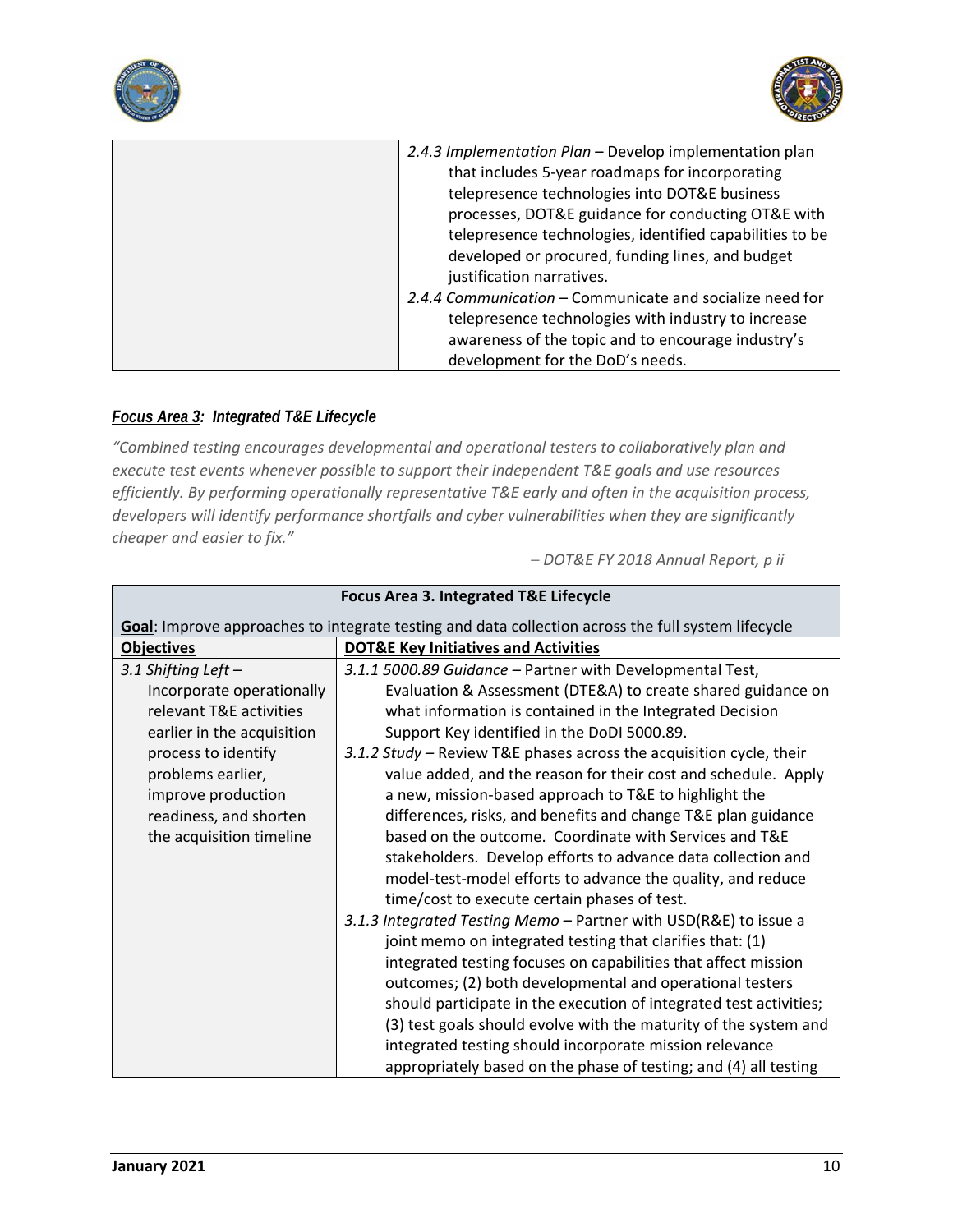



|                                                      | should be seen on a continuum - where test strategies are<br>sequentially updated and refined based on previous test<br>outcomes.                                                                                                                                                                                                                                                                                                                                                                                                                                                                                         |
|------------------------------------------------------|---------------------------------------------------------------------------------------------------------------------------------------------------------------------------------------------------------------------------------------------------------------------------------------------------------------------------------------------------------------------------------------------------------------------------------------------------------------------------------------------------------------------------------------------------------------------------------------------------------------------------|
|                                                      | 3.1.4 5000.89 Companion Guide - Partner with DTE&A to publish a<br>companion guide to the DoDI 5000.89 for planning integrated<br>test events and evaluating systems based on data from<br>integrated test.                                                                                                                                                                                                                                                                                                                                                                                                               |
|                                                      | 3.1.5 Early Involvement and Feedback - Eliminate requirements that<br>are ill-formed, untestable, or do not support or evaluate the<br>mission of the system under test by working with USD(A&S) and<br>the Joint Staff to become involved early in the requirements<br>development and design phases by attending analysis of<br>alternatives meetings, early requirements meetings, early<br>preliminary design reviews (PDR), and design reviews with<br>vendors. Establish feedback loops that enable DOT&E to<br>communicate and implement OT&E/LFT&E findings into future<br>system design requirements, TTPs, etc. |
|                                                      | 3.1.6 Post-Fielding Monitoring - Partner with the T&E Executive                                                                                                                                                                                                                                                                                                                                                                                                                                                                                                                                                           |
|                                                      | Leadership and USD(A&S) to develop mechanisms for                                                                                                                                                                                                                                                                                                                                                                                                                                                                                                                                                                         |
|                                                      | monitoring system performance after fielding.                                                                                                                                                                                                                                                                                                                                                                                                                                                                                                                                                                             |
| 3.2 Integrated Test Design<br>Methodologies - Ensure | 3.2.1 Method Adaptation - Adapt Bayesian and sequential methods<br>for test planning, execution, and evaluation to avoid                                                                                                                                                                                                                                                                                                                                                                                                                                                                                                  |
| that programs adopt                                  | redundancies; encourage programs to implement these                                                                                                                                                                                                                                                                                                                                                                                                                                                                                                                                                                       |
| integrated T&E                                       | methods as part of an efficient test strategy.                                                                                                                                                                                                                                                                                                                                                                                                                                                                                                                                                                            |
| approaches where                                     | 3.2.2 HSI Guidance - Publish guidance on incorporating HSI                                                                                                                                                                                                                                                                                                                                                                                                                                                                                                                                                                |
| individual test events                               | evaluations throughout a program's testing lifecycle to identify                                                                                                                                                                                                                                                                                                                                                                                                                                                                                                                                                          |
| build upon each other                                | problems prior to IOT&E and promote user acceptance.                                                                                                                                                                                                                                                                                                                                                                                                                                                                                                                                                                      |
| and support the data                                 | 3.2.3 Pilot Programs for New Methods - Work with the Services to                                                                                                                                                                                                                                                                                                                                                                                                                                                                                                                                                          |
| requirements for multiple                            | identify a set of pilot programs to implement Bayesian and                                                                                                                                                                                                                                                                                                                                                                                                                                                                                                                                                                |
| stakeholders                                         | sequential methods and demonstrate their value.                                                                                                                                                                                                                                                                                                                                                                                                                                                                                                                                                                           |
| simultaneously                                       | 3.2.4 Test Data - Ensure that programs are collecting, maintaining,                                                                                                                                                                                                                                                                                                                                                                                                                                                                                                                                                       |
|                                                      | and sharing test data in accordance with the DoD Data Strategy                                                                                                                                                                                                                                                                                                                                                                                                                                                                                                                                                            |
|                                                      | to facilitate integrated T&E approaches.<br>3.2.5 Training - Develop new training curriculum on sequential                                                                                                                                                                                                                                                                                                                                                                                                                                                                                                                |
|                                                      | methods in T&E create and execute a plan to deliver training to                                                                                                                                                                                                                                                                                                                                                                                                                                                                                                                                                           |
|                                                      | OT&E and LFT&E communities.                                                                                                                                                                                                                                                                                                                                                                                                                                                                                                                                                                                               |
|                                                      |                                                                                                                                                                                                                                                                                                                                                                                                                                                                                                                                                                                                                           |

#### *Focus Area 4: Digital Transformation*

*"The Department needs a strategy that incorporates software testbeds, software and hardware‐in‐the‐ loop facilities, anechoic chambers, open‐air simulators, threat emulators, effects‐based M&S, and open‐* air facilities. Open-air facilities need the ability to incorporate aspects of the virtual and constructive *simulations to improve operational realism and span the full operational environment. As we develop infrastructure, particularly in the cyber and space domains, we must leverage virtual and constructive*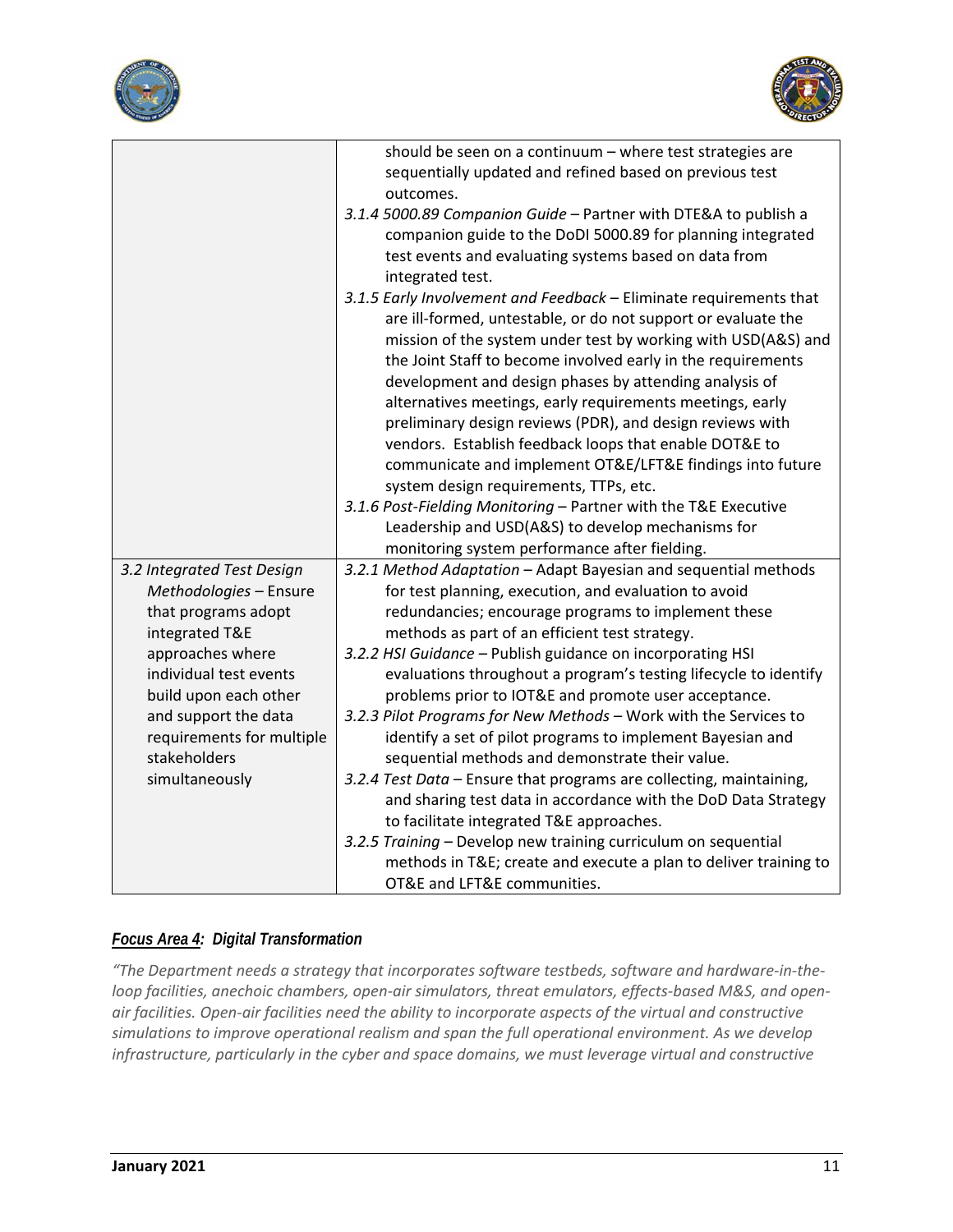



*test environments … [S]uch an approach would drive the materiel developers to design for survivability to the cyber threat, it would enable a more robust and quantified review of the system vulnerabilities and vulnerability mitigation features, and would enable a more phased or building block approach to survivability evaluation that includes component, sub‐system, system, and full‐up system‐level testing."*

– *DOT&E FY 2017 Annual Report, p ii‐iii*

| <b>Focus Area 4. Digital Transformation</b>                                                                                                                                                                                                                                                                                        |                                                                                                                                                                                                                                                                                                                                                                                                                                                                                                                                                                                                                                                                                                                                                                                                                                                                                                                                                                                                                                                                                        |  |
|------------------------------------------------------------------------------------------------------------------------------------------------------------------------------------------------------------------------------------------------------------------------------------------------------------------------------------|----------------------------------------------------------------------------------------------------------------------------------------------------------------------------------------------------------------------------------------------------------------------------------------------------------------------------------------------------------------------------------------------------------------------------------------------------------------------------------------------------------------------------------------------------------------------------------------------------------------------------------------------------------------------------------------------------------------------------------------------------------------------------------------------------------------------------------------------------------------------------------------------------------------------------------------------------------------------------------------------------------------------------------------------------------------------------------------|--|
| Goal: Establish the strategic foundation needed to advance digital engineering in OT&E and LFT&E,                                                                                                                                                                                                                                  |                                                                                                                                                                                                                                                                                                                                                                                                                                                                                                                                                                                                                                                                                                                                                                                                                                                                                                                                                                                                                                                                                        |  |
| enabling streamlined, automated, model-centric OT&E and LFT&E processes                                                                                                                                                                                                                                                            |                                                                                                                                                                                                                                                                                                                                                                                                                                                                                                                                                                                                                                                                                                                                                                                                                                                                                                                                                                                                                                                                                        |  |
| <b>Objectives</b>                                                                                                                                                                                                                                                                                                                  | <b>DOT&amp;E Key Initiatives and Activities</b>                                                                                                                                                                                                                                                                                                                                                                                                                                                                                                                                                                                                                                                                                                                                                                                                                                                                                                                                                                                                                                        |  |
| 4.1 Digital Engineering - Use digital<br>technology to transform testing of<br>software-intensive and cyber<br>physical systems in development<br>from linear, serial processes to<br>iterative, incremental processes<br>that build a body of evidence over<br>time usable for operational<br>assessments and evaluations         | 4.1.1 OT&E Digital Engineering (DE) Requirements and<br>Business Case - Establish the OT&E requirements for DE<br>processes and infrastructure, and partner with<br>USD(R&E) (Engineering, Policy and Systems (EPS),<br>TRMC) to ensure those requirements are addressed.<br>4.1.2 Model-Based and Automated Approaches - Encourage<br>programs to adopt model-based approaches and/or<br>automated test tools when appropriate.<br>4.1.3 Data Practices, Intra and Inter - Support the<br>development of ontologies and taxonomies to enable<br>data exchange and define requirements for<br>authoritative data to support end-to-end digital tool<br>chains, implement common data practices to support<br>data sharing and reuse across the T&E enterprise, and<br>promote reuse of early test data to inform later test<br>designs and evaluations.<br>4.1.4 Guidance - Issue relevant OT&E DE guidance (e.g.,<br>determining fitness of automated test tools, best<br>practices for using digital engineering in OT&E, lessons<br>learned for using digital engineering in OT&E). |  |
| 4.2. Full Spectrum Survivability -<br>Institutionalize the adequate<br>assessment of the full spectrum of<br>survivability (comms kill, mobility<br>kill, firepower kill, catastrophic kill)<br>early in LFT&E through rapid<br>provisioning of an adequately<br>representative digital environment<br>and mission-based scenarios | 4.2.1 Use Cases - Develop use cases that can be used to<br>characterize the functionality of the system; scope and<br>develop early functional requirements.<br>4.2.2 Strategic Approach - Partner with right organizations<br>(High Performance Computing Modernization Office<br>(HPCMO), TRMC, Joint Technical Coordination Group<br>for Munitions Effectiveness (JTCG-ME), etc.) to<br>develop strategic approach and roadmap.                                                                                                                                                                                                                                                                                                                                                                                                                                                                                                                                                                                                                                                     |  |
| 4.3. Digital Test and Evaluation Master<br>Plan (TEMP) - Develop a Digital<br>Engineering TEMP, reducing TEMP<br>development time, and increasing                                                                                                                                                                                  | 4.3.1 Strategic Approach - Partner with DTE&A and TRMC to<br>develop a strategic approach and roadmap toward a<br>DE-based TEMP.                                                                                                                                                                                                                                                                                                                                                                                                                                                                                                                                                                                                                                                                                                                                                                                                                                                                                                                                                       |  |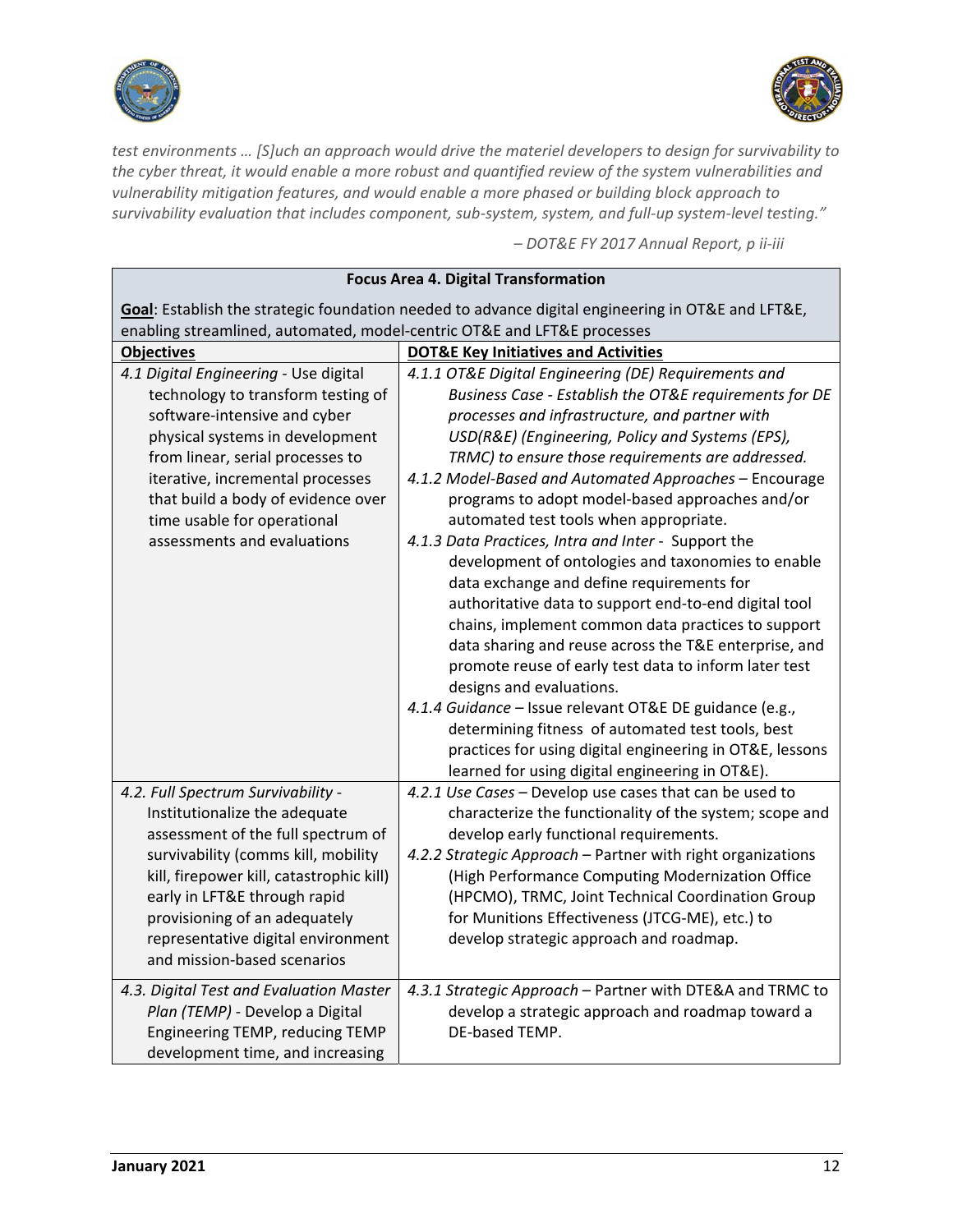



| 4.3.2 Use Cases – Develop use cases that can be used to      |
|--------------------------------------------------------------|
| characterize the functionality of the system; scope and      |
| develop early functional requirements.                       |
| 4.3.3 Integration with OSD's Digital Engineering Processes - |
| Integrate TEMP requirements with Department's                |
| digital engineering processes, enabling capabilities         |
| identified in roadmap (e.g., digital configuration,          |
| requirements continuity from design to delivery, real-       |
| time visibility of tasks and deliverables against            |
| requirements, model-based assessment of risks,               |
| quantified uncertainties using digitally available Major     |
| Range Test and Facility Base (MRTFB) and                     |
| performance data, analytics to determine next best           |
| course of action).                                           |
|                                                              |

## *Focus Area 5: Workforce Expertise and Partnerships*

*"…[C]redible T&E requires the right personnel to plan, execute, and analyze the tests. As OTAs [operational test agencies] maintain a skilled workforce through relevant training opportunities, knowledge is needed for systems that incorporate emerging technologies."* 

– *DOT&E FY 2018 Annual Report, p iii*

| <b>Focus Area 5. Workforce Expertise and Partnerships</b>                                                                                                                                                                                     |                                                                                                                                                                                                                                                                                                                                                                                                                                                                                                                                                                                                                                                                                                                                                                                                                                                                                                                                                                                                                               |  |  |  |
|-----------------------------------------------------------------------------------------------------------------------------------------------------------------------------------------------------------------------------------------------|-------------------------------------------------------------------------------------------------------------------------------------------------------------------------------------------------------------------------------------------------------------------------------------------------------------------------------------------------------------------------------------------------------------------------------------------------------------------------------------------------------------------------------------------------------------------------------------------------------------------------------------------------------------------------------------------------------------------------------------------------------------------------------------------------------------------------------------------------------------------------------------------------------------------------------------------------------------------------------------------------------------------------------|--|--|--|
| Goal: Deepen and expand in-house scientific and technical expertise and access to technical talent to<br>ensure a workforce that is capable of leveraging S&T advancements to better conduct OT&E and<br>LFT&E                                |                                                                                                                                                                                                                                                                                                                                                                                                                                                                                                                                                                                                                                                                                                                                                                                                                                                                                                                                                                                                                               |  |  |  |
| <b>Objectives</b>                                                                                                                                                                                                                             | <b>DOT&amp;E Key Initiatives and Activities</b>                                                                                                                                                                                                                                                                                                                                                                                                                                                                                                                                                                                                                                                                                                                                                                                                                                                                                                                                                                               |  |  |  |
| 5.1 Workforce Expertise -<br>Deliver needed in-house<br>expertise and create a<br>pipeline of incoming<br>workforce with the<br>knowledge, skills, and<br>abilities in advanced S&T<br>areas to meet the demands<br>of the future T&E mission | 5.1.1 Workforce Analysis – Conduct workforce analysis to (1)<br>identify current and future military and civilian personnel<br>skillsets and unique expertise requirements; (2) assess<br>current workforce skillsets and gaps in expertise; (3) identify<br>needed in-house expertise and training to be fulfilled; and<br>(4) develop future hiring and training objectives to fill those<br>needs.<br>5.1.2 Training Curriculum - Refine, adapt, and develop new<br>training curriculum in specific technical areas - including<br>cybersecurity, AI, machine learning (ML), data analytics,<br>M&S development, and advanced scientific test design and<br>analysis methods; create and execute plan to deliver training<br>to workforce; ensure DOT&E Action Officer (AO)<br>participation in training opportunities such as Defense and<br>Aerospace Test and Analysis Workshops (DATAWorks).<br>5.1.3 Rotational and Detail Assignments - Create additional<br>detailee and rotational assignment opportunities within |  |  |  |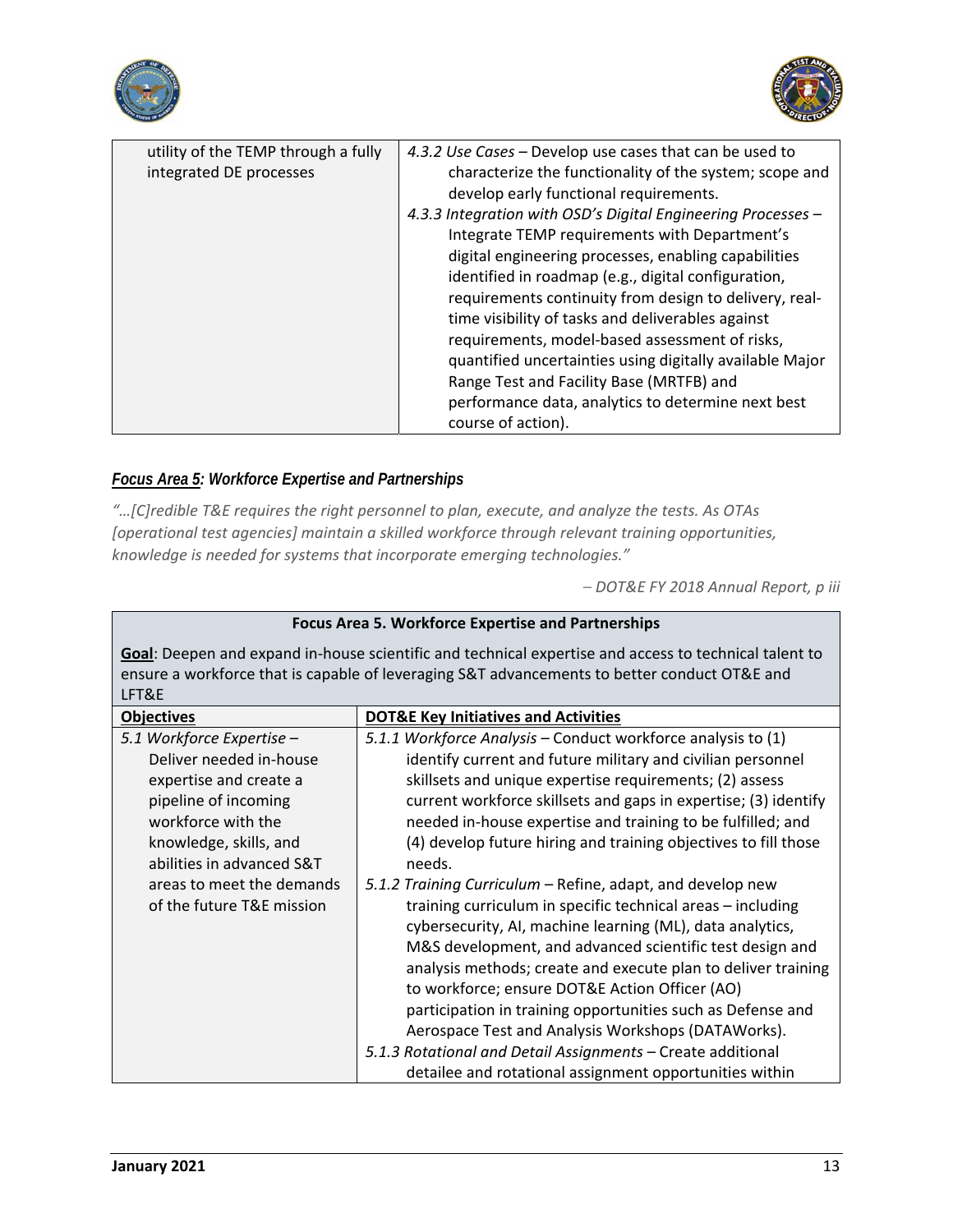



|                               | DOT&E to build understanding, awareness, and advocacy of           |
|-------------------------------|--------------------------------------------------------------------|
|                               | the DOT&E mission with partnership organizations; create           |
|                               | plan to communicate, advertise, and recruit staff into these       |
|                               | assignments.                                                       |
|                               | 5.1.4 Recruitment - Identify avenues for recruitment of future     |
|                               | workforce (e.g., internships, universities, service academies)     |
|                               | that builds fundamental awareness of and enthusiasm for            |
|                               | working on the challenges faced by the OT&E community.             |
| 5.2 SME Partnerships - Build  | 5.2.1 Reachback Needs Assessment - Conduct assessment to           |
| partnerships with and         | identify additional SME reachback expertise needs (e.g.,           |
| create reachback              | digital engineering, human factors, artificial intelligence);      |
| mechanisms to access SMEs     | identify sources of that expertise; and create mechanisms          |
| within key universities,      | (e.g., interagency agreements) to readily access those SMEs.       |
| research organizations, and   | 5.2.2 Partnership Engagement Campaign - Develop and execute        |
| industry to fill knowledge    | DOT&E-wide coordinated engagement campaign to build                |
| gaps for identified technical | fundamental awareness of and enthusiasm within the                 |
| areas                         | private sector to work on the challenges faced by the OT&E         |
|                               | community.                                                         |
| 5.3 Federal and Coalition     | 5.3.1 Internal DoD Partners - Strengthen current partnerships with |
| Partnerships - Cultivate and  | USD(A&S), USD(R&E), including DTE&A and TRMC, and                  |
| maintain partnerships with    | explore additional/new partnerships that should be formed          |
| key federal and international | within the DoD to advance the DOT&E S&T strategic goals.           |
| partners to share lessons     | 5.3.2 Defense Intelligence Enterprise - Through the T&E Threat     |
| learned, ensure operational   | Resource Activity (TETRA), set up an enduring mechanism            |
| assessments fulfill           | that identifies and feeds cross-DOT&E threat model                 |
| requirements and meet         | requirements to the defense intelligence enterprise, tracks        |
| guidance, and leverage        | ongoing work, and collaboratively solves challenges to             |
| mutual areas of interest in   | ensure red threat system models are tailored to T&E needs.         |
| T&E investments               | 5.3.3 Government Labs - Identify current DOT&E-funded work         |
|                               | within each DoD Service laboratory, Defense Advanced               |
|                               | Research Projects Agency (DARPA), and other R&D                    |
|                               | organizations; identify specific points of contact at each         |
|                               | organization; set up recurring meetings to discuss mutual          |
|                               | issues, track ongoing work, and feed new requirements to           |
|                               | build tools for the OT&E/LFT&E mission.                            |
|                               | 5.3.4 Federal OT&E Partners - Explore partnerships with federal    |
|                               | partners who have T&E missions to address mutual goals             |
|                               | and to exchange lessons learned and best practices in              |
|                               |                                                                    |
|                               | statistical test design and analysis techniques.                   |
|                               | 5.3.5 Coalition Partners - Identify opportunities and develop      |
|                               | mechanisms to leverage our foreign partners' OT&E ranges;          |
|                               | expertise; and advanced tools, methods, and techniques that        |
|                               | may advance DOT&E capabilities.                                    |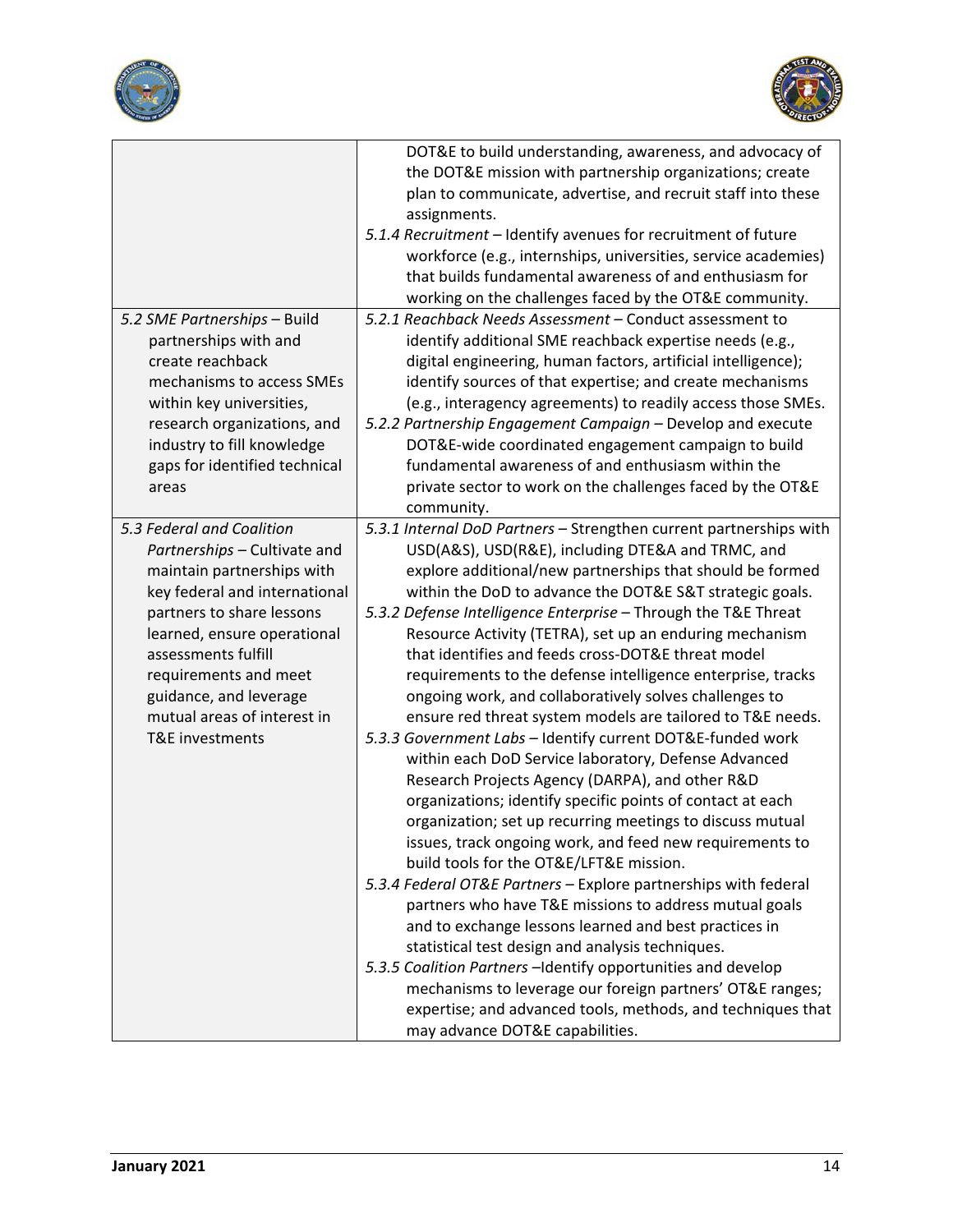



## **Implementation**

The appendix that follows provides recommended key initiatives that encompass DOT&E tactical actions to work toward achieving the outcomes and objectives outlined in the above strategic framework. It is recommended that DOT&E form implementation teams for each priority to lead and execute the key initiatives. A notional timeline for executing these teams includes:

#### *June 2021: Team Stand Up*

Stand up one or more teams for each Focus Area with representatives that include stakeholders from each DOT&E Deputate, as well as others with equities in the priority. This will require careful communication to stakeholders, including setting the context, benefits, and ultimate impacts of executing the key initiatives.

#### *September 2021: Milestones Developed*

Each team creates and decides on milestones to be accomplished over the course of 5 years that will enable the OT&E community to work toward achieving the DOT&E S&T Strategic Plan Vision.

#### **FY22 1st Quarter: Execution**

By the first quarter of FY22, teams should begin executing against the key initiatives under each objective.

#### *Monthly 2022 ‐ 2026: Team Meetings*

Each team should decide on and carry out a regularly occurring meeting schedule that decides on paths and activities to meet milestones, examine progress toward those milestones, discuss issues or challenges, and decide on courses of action to overcome challenges.

## *Quarterly 2022 ‐ 2026: Leadership Status Reports* Each team should meet regularly with DOT&E leadership to provide status updates and receive additional inputs or direction.

## **Closing**

"Testing is the conscience of acquisition."

– Former Secretary of Defense, William Perry

The test and evaluation community holds a critical role in providing operationally relevant and effective combat capability to the warfighter. To ensure that we fulfill this mission and the NDS mandate to deliver more lethal and more resilient capabilities at the "speed of relevance," we must improve, modernize, and transform the way the Department conducts OT&E. Implementing the principles of this strategy enables this by producing actionable information earlier in, and regularly throughout, the acquisition process. By doing so, we will be able to mitigate program risk, enable sound decisions by the acquisition community, and give the commander and the warfighter a full understanding of what capability they have and how best to use it.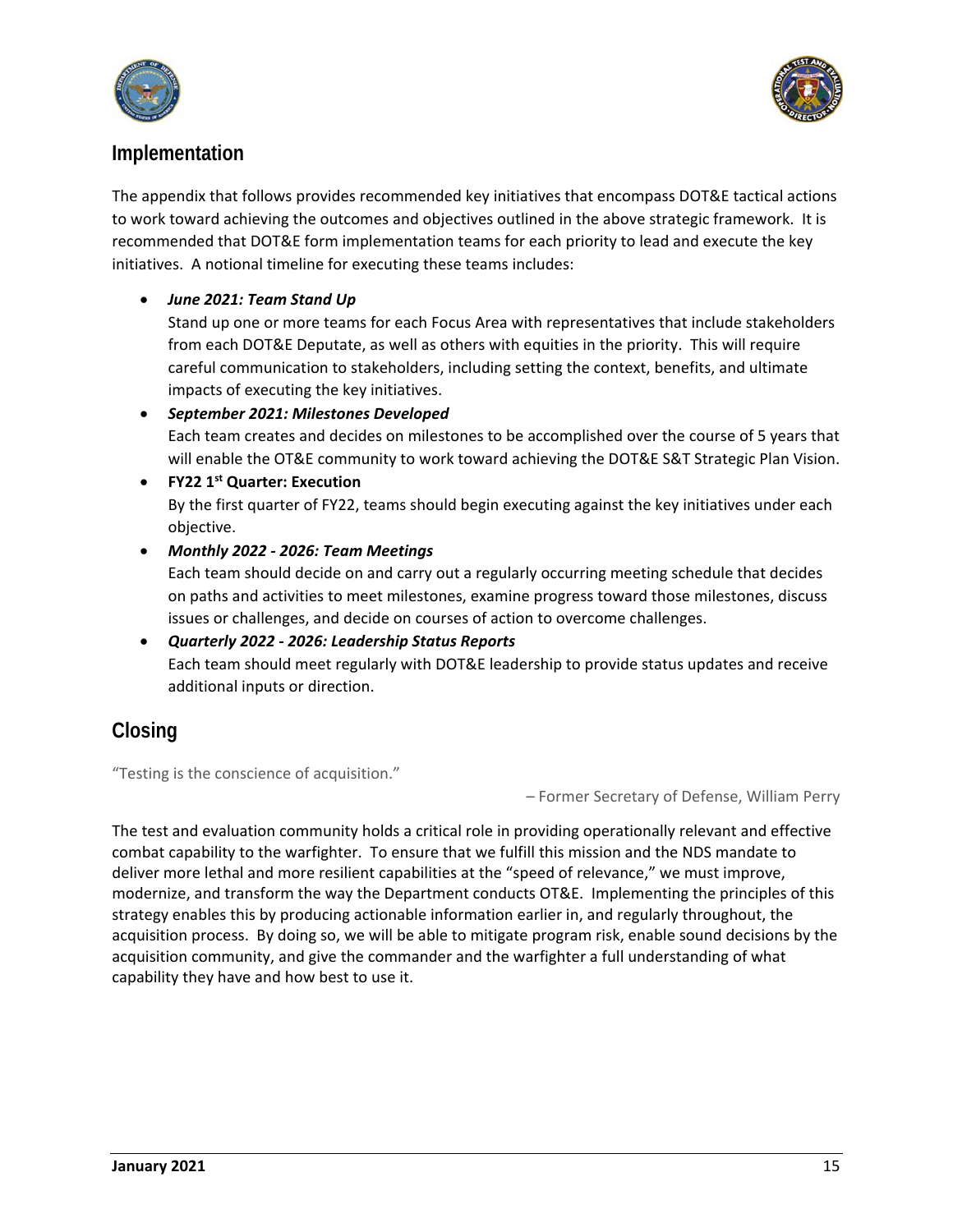



This page intentionally left blank.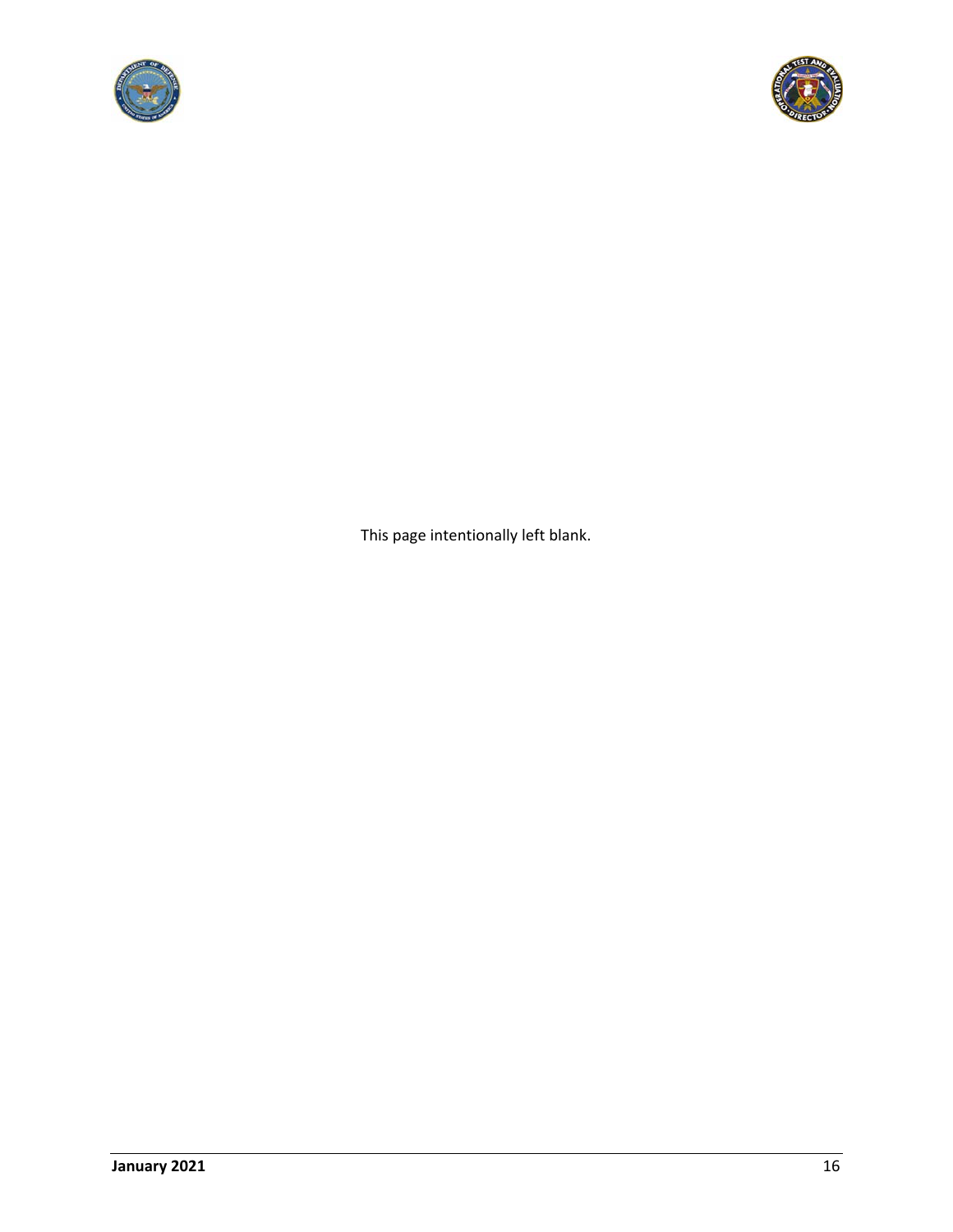



# **Appendix A. Strategic Framework, Goals, Objectives Overview**

| <b>Focus Area 1. Software and Cybersecurity T&amp;E</b><br>Goal: Increase understanding of and confidence in the operational effectiveness, suitability, and survivability of software intensive systems, with particular attention<br>given to assuring cybersecurity                       |                                                                                                                                                                                                                                                                                                                                                                                                                                                                                                                                                                                                                                                                                                                                          |  |
|----------------------------------------------------------------------------------------------------------------------------------------------------------------------------------------------------------------------------------------------------------------------------------------------|------------------------------------------------------------------------------------------------------------------------------------------------------------------------------------------------------------------------------------------------------------------------------------------------------------------------------------------------------------------------------------------------------------------------------------------------------------------------------------------------------------------------------------------------------------------------------------------------------------------------------------------------------------------------------------------------------------------------------------------|--|
| <b>Enterprise Objectives</b>                                                                                                                                                                                                                                                                 | <b>DOT&amp;E Key Initiatives and Activities</b>                                                                                                                                                                                                                                                                                                                                                                                                                                                                                                                                                                                                                                                                                          |  |
| 1.1 Mission Effects - Improve enumeration of mission<br>effects and operational consequences of potential<br>cybersecurity compromise                                                                                                                                                        | 1.1.1 MBCRA - Embrace mission-based cyber risk assessments (MBCRA).<br>1.1.2 Emphasis - Place more emphasis on mitigate, recover, and assessment of operators' TTPs.<br>1.1.3 Cyber Parameters - Increase use of cyber effects as independent variables in OT design matrix for<br>assessing effectiveness and suitability.                                                                                                                                                                                                                                                                                                                                                                                                              |  |
| 1.2 Threat - Improve emulation of cyber threat                                                                                                                                                                                                                                               | 1.2.1 Automated Tools - Promote automated and semi-automated tools to allow Cyber Testers to focus<br>their skill sets on non-automatable tasks.<br>1.2.2 Talent Access - Increase access to premier cyber talent and tools.                                                                                                                                                                                                                                                                                                                                                                                                                                                                                                             |  |
| 1.3 Rigor - Improve engineering rigor in (the art of)<br>cybersecurity testing                                                                                                                                                                                                               | 1.3.1 Software and Cybersecurity Tech Watch - Evolve cybersecurity requirements to keep pace with<br>and reflect new risks (e.g., evolving threats, expansion in attack surfaces) to be considered in<br>cybersecurity testing.<br>1.3.2 Test Coverage Standards - Develop standards for, and require the application of, test coverage<br>mechanisms to understand the adequacy with which cybersecurity risks are considered/assessed.<br>1.3.3 Software & Cyber Technical Baseline - Develop standards for a software and cybersecurity<br>technical baseline, informed by data generated earlier in the acquisition lifecycle, and processes to<br>require its use in assessing the readiness for cybersecurity operational testing. |  |
| 1.4 Software Cyber Anomalous Detection (SCAD) -<br>Mature processes to continuously test and monitor<br>software systems in operations to contribute to a body<br>of evidence that can be used to manage system<br>configuration to counter vulnerabilities at tactically<br>relevant speeds | 1.4.1 Anomalous Detection Capabilities Requirements - Better articulate and bolster requirements for<br>software/cyber anomalous detection capabilities.<br>1.4.2 Anomalous Detection Capabilities Test Emphasis - Emphasize test of software/cyber anomalous<br>detection capabilities in mitigation requirements.                                                                                                                                                                                                                                                                                                                                                                                                                      |  |
| 1.5 Software Goodness-- Improve DOT&E ability to<br>identify and articulate enterprise trends in the<br>operational effectiveness, suitability, and survivability of<br>software intensive and cyber physical systems; be able to<br>answer the question: "How good is your software?"       | 1.5.1 Use Cases - Develop use cases forming basis of decision-making requirements, design visualizations<br>intended to support, and define data required to operationalize.<br>1.5.2 Strategy - Develop strategy to support the compilation of necessary data.<br>1.5.3 Prototype the Capability - Develop pilots to instantiate a variety of use cases, assess utility, and<br>evolve an implementation strategy.                                                                                                                                                                                                                                                                                                                      |  |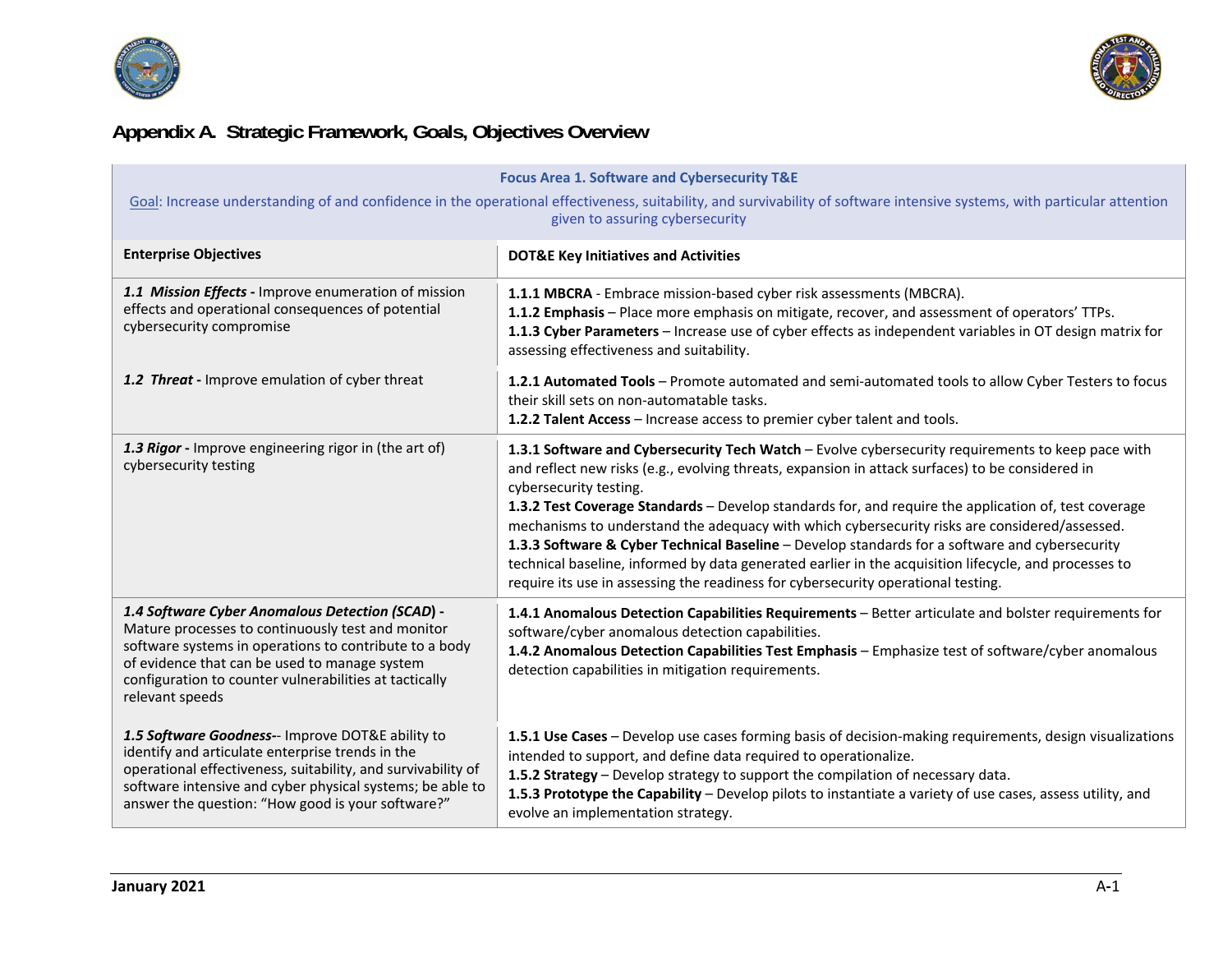



| <b>Focus Area 2. Next-Generation T&amp;E Capabilities</b><br>Goal: Make use of scientific and technological advancements to reduce OT&E/LFT&E cost, time, and operational risk and ensure OT&E/LFT&E is operationally realistic |                                                                                                                                                                                                                                                                                                                                                                                                                                                                                                                                                                                                                                                                                                                                                                                                                                                                                                                                                                                                                                                           |  |  |
|---------------------------------------------------------------------------------------------------------------------------------------------------------------------------------------------------------------------------------|-----------------------------------------------------------------------------------------------------------------------------------------------------------------------------------------------------------------------------------------------------------------------------------------------------------------------------------------------------------------------------------------------------------------------------------------------------------------------------------------------------------------------------------------------------------------------------------------------------------------------------------------------------------------------------------------------------------------------------------------------------------------------------------------------------------------------------------------------------------------------------------------------------------------------------------------------------------------------------------------------------------------------------------------------------------|--|--|
| <b>Enterprise Objectives</b>                                                                                                                                                                                                    | <b>DOT&amp;E Key Initiatives and Activities</b>                                                                                                                                                                                                                                                                                                                                                                                                                                                                                                                                                                                                                                                                                                                                                                                                                                                                                                                                                                                                           |  |  |
| 2.1 Advancing, Evolving, and<br><b>Emerging Technology - Prepare</b><br>the operational T&E community<br>for T&E of advancing, evolving, and<br>emerging technologies                                                           | 2.1.1 Tech Watch - Develop and execute a repeatable, enduring approach to maintain awareness of, analyze T&E challenges associated with,<br>and plan for T&E of advancing, evolving, and emerging technologies (such as AI-enabled systems and hypersonic weapons).<br>2.1.2 T&E Concepts for Emerging Tech - Develop T&E concepts and publish guidance for emerging technologies for which existing concepts are<br>not defensible; work closely with the broader T&E community, including the JAIC, to socialize these concepts.<br>2.1.3 Adversary Use of Emerging Tech - Advocate and partner with defense intelligence enterprise to ensure understanding of adversaries'<br>ability to use advancing, evolving, and emerging technologies is built into red threat models.<br>2.1.4 Training – Refine and adapt existing T&E training material and develop new courses to create a comprehensive curriculum focused on<br>conducting T&E of emerging technologies; create and execute a plan to deliver training to the OT&E and LFT&E communities. |  |  |
| 2.2 Realistic Environments -<br>Ensure operational T&E takes place<br>under conditions that represent a<br>realistic operational environment,<br>including both blue and red forces                                             | 2.2.1 Modernization – Partner with TRMC to modernize test ranges with state-of-the-art test instrumentation to collect critical data on the<br>performance of current and future systems facing the most challenging threats.<br>2.2.2 Scalable M&S Capabilities - Convince the DoD to invest in models, simulations, and emulators capable of scaling to accommodate multiple<br>platforms, evolving threats, and cognitive threats.<br>2.2.3 Guidance for M&S - Partner with USD(R&E) to establish guidance on the use of models of red and blue forces, environments, and operator<br>behavior for T&E.                                                                                                                                                                                                                                                                                                                                                                                                                                                |  |  |
| 2.3 Test and Evaluation Methods<br>- Develop, adopt, and promote<br>methods for rigorous and efficient<br>test design, results analysis, and<br>system evaluation                                                               | 2.3.1 M&S VV&A - Advance and implement methods for M&S VV&A for situations where live tests are limited or impossible.<br>2.3.2 System Performance - Advance and implement test design methods that efficiently characterize system performance across operational<br>conditions and incorporate data from diverse sources.<br>2.3.3 HSI Evaluations - Advance and implement methods that produce useful and actionable HSI evaluations across the T&E lifecycle; fully<br>integrate HSI evaluations into test planning.<br>2.3.4 Accelerated Evaluation - Advance and implement analytical approaches to improve and accelerate evaluation.<br>2.3.5 Training - Refine and adapt existing material and develop new courses to create a comprehensive curriculum in advanced scientific test<br>design and analysis methods; create and execute a plan to deliver training to the OT&E and LFT&E communities.                                                                                                                                             |  |  |
| 2.4 Remote T&E - Adopt methods<br>for conducting OT&E via<br>telepresence where applicable and<br>appropriate                                                                                                                   | 2.4.1 Telepresence Opportunities - Formalize and evaluate potential telepresence technologies against operational T&E use cases and identify<br>most appropriate opportunities for OT&E telepresence.<br>2.4.2 Pilot Studies - Conduct incremental pilot studies to demonstrate feasibility of telepresence technologies.<br>2.4.3 Implementation Plan - Develop implementation plan that includes 5-year roadmaps for incorporating telepresence technologies into<br>DOT&E business processes, DOT&E guidance for conducting OT&E with telepresence technologies, identified capabilities to be developed or<br>procured, funding lines, and budget justification narratives.<br>2.4.4 Communication - Communicate and socialize need for telepresence technologies with industry to increase awareness of the topic and to<br>encourage industry's development for the DoD's needs.                                                                                                                                                                    |  |  |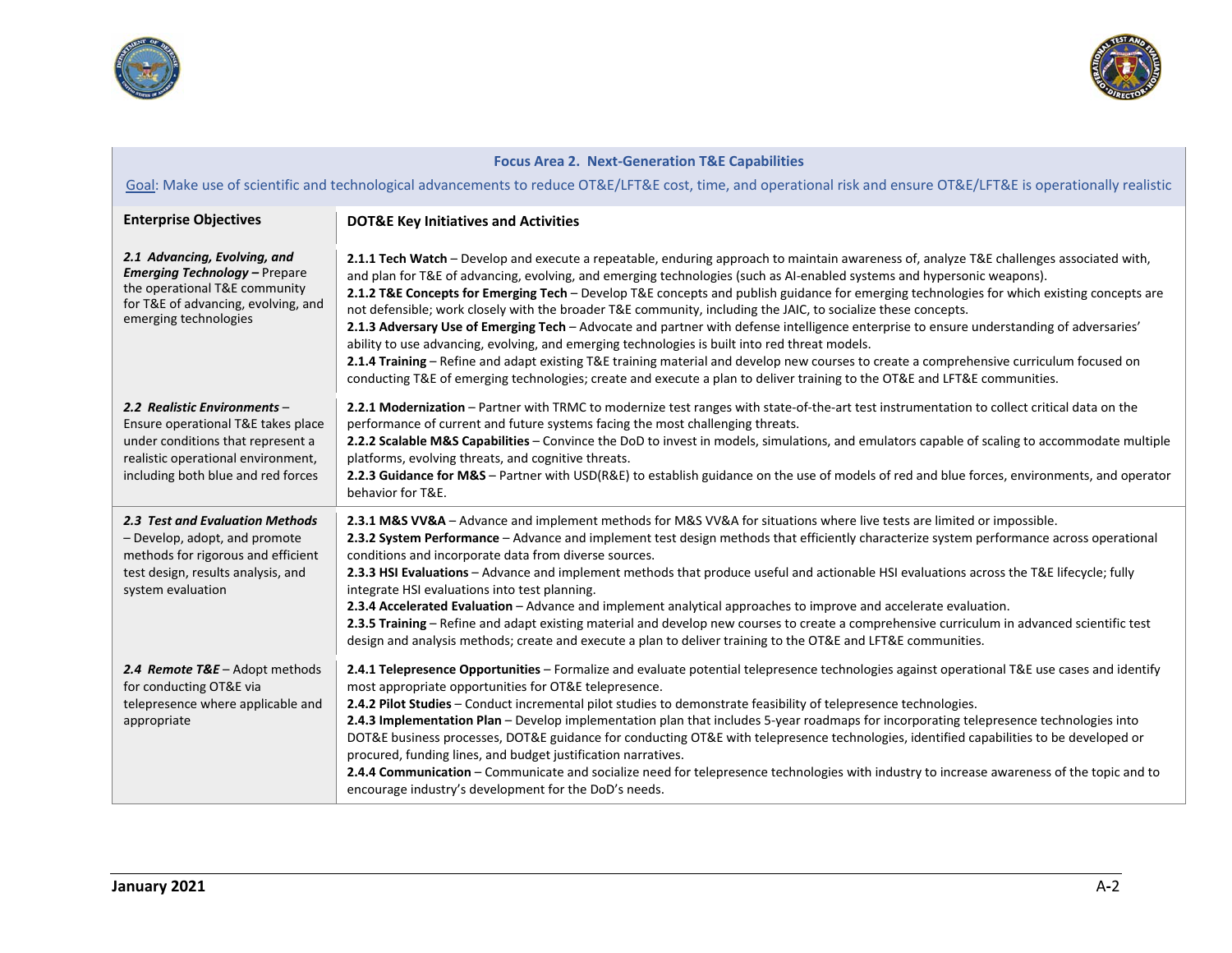



| <b>Focus Area 3. Integrated T&amp;E Lifecycle</b>                                                                                                                                                                                                     |                                                                                                                                                                                                                                                                                                                                                                                                                                                                                                                                                                                                                                                                                                                                                                                                                                                                                                                                                                                                                                                                                                                                                                                                                                                                                                                                                                                                                                                                                                                                                                                                                                                                                                                                                                                                                                                                                                                                                                                                                                                                                                                                                                                                                                                                                                                                                   |  |
|-------------------------------------------------------------------------------------------------------------------------------------------------------------------------------------------------------------------------------------------------------|---------------------------------------------------------------------------------------------------------------------------------------------------------------------------------------------------------------------------------------------------------------------------------------------------------------------------------------------------------------------------------------------------------------------------------------------------------------------------------------------------------------------------------------------------------------------------------------------------------------------------------------------------------------------------------------------------------------------------------------------------------------------------------------------------------------------------------------------------------------------------------------------------------------------------------------------------------------------------------------------------------------------------------------------------------------------------------------------------------------------------------------------------------------------------------------------------------------------------------------------------------------------------------------------------------------------------------------------------------------------------------------------------------------------------------------------------------------------------------------------------------------------------------------------------------------------------------------------------------------------------------------------------------------------------------------------------------------------------------------------------------------------------------------------------------------------------------------------------------------------------------------------------------------------------------------------------------------------------------------------------------------------------------------------------------------------------------------------------------------------------------------------------------------------------------------------------------------------------------------------------------------------------------------------------------------------------------------------------|--|
|                                                                                                                                                                                                                                                       | Goal: Improve approaches to integrate testing and data collection across the full system lifecycle                                                                                                                                                                                                                                                                                                                                                                                                                                                                                                                                                                                                                                                                                                                                                                                                                                                                                                                                                                                                                                                                                                                                                                                                                                                                                                                                                                                                                                                                                                                                                                                                                                                                                                                                                                                                                                                                                                                                                                                                                                                                                                                                                                                                                                                |  |
| <b>Enterprise Objectives</b>                                                                                                                                                                                                                          | <b>DOT&amp;E Key Initiatives and Activities</b>                                                                                                                                                                                                                                                                                                                                                                                                                                                                                                                                                                                                                                                                                                                                                                                                                                                                                                                                                                                                                                                                                                                                                                                                                                                                                                                                                                                                                                                                                                                                                                                                                                                                                                                                                                                                                                                                                                                                                                                                                                                                                                                                                                                                                                                                                                   |  |
| 3.1 Shifting Left -<br>Incorporate operationally<br>relevant T&E activities earlier<br>in the acquisition process to<br>identify problems earlier,<br>improve production<br>readiness, and shorten the<br>acquisition timeline                        | 3.1.1 5000.89 Guidance - Partner with DTE&A to create shared guidance on what information is contained in the Integrated Decision<br>Support Key identified in the DoDI 5000.89.<br>3.1.2 Study - Review T&E phases across the acquisition cycle, their value added, and the reason for their cost and schedule. Apply a new,<br>mission-based approach to T&E to highlight the differences, risks, and benefits and change T&E plan guidance based on the outcome.<br>Coordinate with Services and T&E stakeholders. As per the study, in the first year, develop efforts to advance data collection and model-<br>test-model efforts to advance the quality, and reduce time/cost to execute certain phases of test.<br>3.1.3 Integrated Testing Memo - Partner with USD(R&E) to issue a joint memo on integrated testing that clarifies that (1) integrated<br>testing focuses on capabilities that affect mission outcomes; (2) both developmental and operational testers should participate in the<br>execution of integrated test activities; (3) test goals should evolve with the maturity of the system and integrated testing should<br>incorporate mission relevance appropriately based on the phase of testing; and (4) all testing should be seen on a continuum – where test<br>strategies are sequentially updated and refined based on previous test outcomes.<br>3.1.4 5000.89 Companion Guide - Partner with DTE&A to publish a companion guide to the DoDI 5000.89 for planning integrated test<br>events and evaluating systems based on data from integrated test.<br>3.1.5 Early Involvement and Feedback - Eliminate requirements that are ill-formed, untestable, or do not support or evaluate the mission<br>of the system under test by working with USD(A&S) and the Joint Staff to become involved early in the requirements development and<br>design phases by attending analysis of alternatives meetings, early requirements meetings, early PDRs, and design reviews with vendors.<br>Establish feedback loops that enable DOT&E to communicate and implement OT&E/LFT&E findings into future system design<br>requirements, TTPs, etc.<br>3.1.6 Post-Fielding Monitoring - Partner with the T&E Executive Leadership and USD(A&S) to develop mechanisms for monitoring system<br>performance after fielding. |  |
| 3.2 Integrated Test Design<br>Methodologies - Ensure that<br>programs adopt integrated<br>T&E approaches where<br>individual test events build<br>upon each other and support<br>the data requirements for<br>multiple stakeholders<br>simultaneously | 3.2.1 Method Adaptation - Adapt Bayesian and sequential methods for test planning, execution, and evaluation to avoid redundancies;<br>encourage programs to implement these methods as part of an efficient test strategy.<br>3.2.2 HSI Guidance - Publish guidance on incorporating HSI evaluations throughout a program's testing lifecycle to identify problems prior<br>to IOT&E and promote user acceptance.<br>3.2.3 Pilot Programs for New Methods - Work with the services to identify a set of pilot programs to implement Bayesian and sequential<br>methods and demonstrate their value.<br>3.2.4 Test Data - Ensure that programs are collecting, maintaining, and sharing test data in accordance with the DoD Data Strategy to<br>facilitate integrated T&E approaches.<br>3.2.5 Training - Develop new training curriculum on sequential methods in T&E create and execute plan to deliver training to OT&E and<br>LFT&E communities.                                                                                                                                                                                                                                                                                                                                                                                                                                                                                                                                                                                                                                                                                                                                                                                                                                                                                                                                                                                                                                                                                                                                                                                                                                                                                                                                                                                             |  |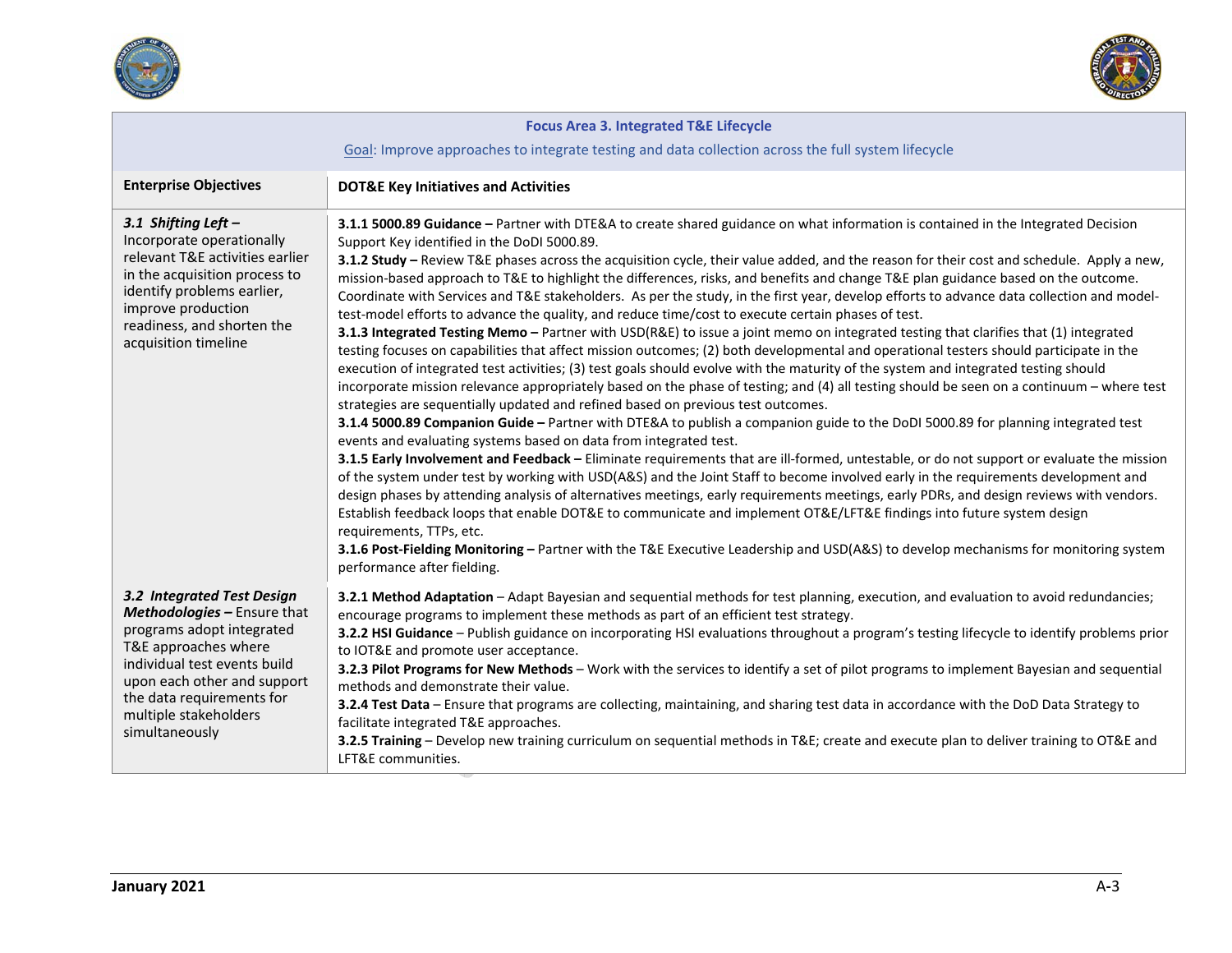



#### **Focus Area 4. Digital Transformation (Cross‐Cutting)**

Goal: Establish the strategic foundation needed to advance digital engineering in OT&E and LFT&E, enabling streamlined, automated, model‐centric OT&E and LFT&E processes

| <b>Enterprise Objectives</b>                                                                                                                                                                                                                                                                                                 | <b>DOT&amp;E Key Initiatives and Activities</b>                                                                                                                                                                                                                                                                                                                                                                                                                                                                                                                                                                                                                                                                                                                                                                                                                                                                                                                                                                           |
|------------------------------------------------------------------------------------------------------------------------------------------------------------------------------------------------------------------------------------------------------------------------------------------------------------------------------|---------------------------------------------------------------------------------------------------------------------------------------------------------------------------------------------------------------------------------------------------------------------------------------------------------------------------------------------------------------------------------------------------------------------------------------------------------------------------------------------------------------------------------------------------------------------------------------------------------------------------------------------------------------------------------------------------------------------------------------------------------------------------------------------------------------------------------------------------------------------------------------------------------------------------------------------------------------------------------------------------------------------------|
| 4.1 Digital Engineering - Use digital technology<br>to transform testing of software-intensive and<br>cyber physical systems in development from<br>linear, serial processes to iterative, incremental<br>processes that build a body of evidence over<br>time usable for operational assessments and<br>evaluations         | 4.1.1 OT&E Digital Engineering (DE) Requirements and Business Case - Establish the OT&E requirements for DE<br>processes and infrastructure, and partner with USD(R&E) (EPS, TRMC) to ensure those requirements are<br>addressed.<br>4.1.2 Model-Based and Automated Approaches - Encourage programs to adopt model-based approaches and/or<br>automated test tools when appropriate.<br>4.1.3 Data Practices, Intra and Inter - Support the development of ontologies and taxonomies to enable data<br>exchange and define requirements for authoritative data to support end-to-end digital tool chains, implement<br>common data practices to support data sharing and reuse across the T&E enterprise, and promote reuse of early<br>test data to inform later test designs and evaluations.<br>4.1.4 Guidance - Issue relevant OT&E DE guidance (e.g., determining fitness of automated test tools, best<br>practices for using digital engineering in OT&E, lessons learned for using digital engineering in OT&E). |
| 4.2 Full Spectrum Survivability - Institutionalize<br>the adequate assessment of the full spectrum<br>of survivability (comms kill, mobility kill,<br>firepower kill, catastrophic kill) early in LFT&E<br>through rapid provisioning of an adequately<br>representative digital environment and mission-<br>based scenarios | 4.2.1 Use Cases - Develop use cases that can be used to characterize the functionality of the system; scope and<br>develop early functional requirements.<br>4.2.2 Strategic Approach - Partner with right organizations (HPCMO, TRMC, JTCG-ME, etc.) to develop strategic<br>approach and roadmap.                                                                                                                                                                                                                                                                                                                                                                                                                                                                                                                                                                                                                                                                                                                       |
| 4.3 Digital TEMP - Develop a Digital Engineering<br>TEMP, reducing development time of the TEMP,<br>and increasing utility of the TEMP through fully<br>integrated DE processes                                                                                                                                              | 4.3.1 Strategic Approach - Partner with DTE&A and TRMC to develop a strategic approach and roadmap toward a<br>DF-based TFMP.<br>4.3.2 Use Cases - Develop use cases that can be used to characterize the functionality of the system; scope and<br>develop early functional requirements.<br>4.3.3 Integration with OSD's Digital Engineering Processes - Integrate TEMP requirements with the Department's<br>digital engineering processes, enabling capabilities identified in roadmap (e.g., digital configuration, requirements<br>continuity from design to delivery, real-time visibility of tasks and deliverables against requirements, model-based<br>assessment of risks, quantified uncertainties using digitally available MRTFB and performance data, analytics to<br>determine next best course of action).                                                                                                                                                                                               |